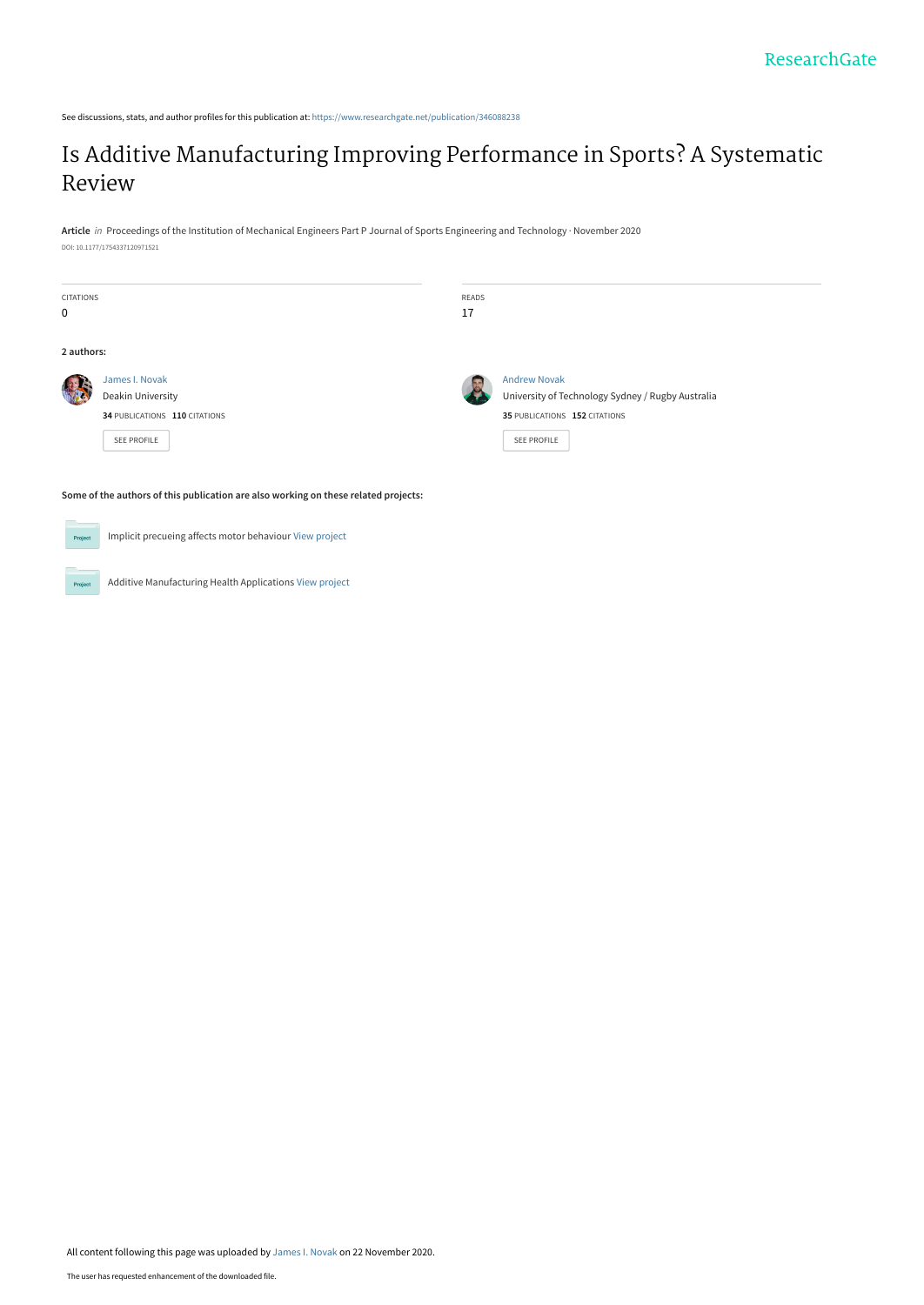# **Is Additive Manufacturing Improving Performance in Sports? A Systematic Review**

James I. Novak<sup>a</sup>, Andrew R. Novak<sup>b,c</sup>

a. School of Engineering, Deakin University, Australia b. Human Performance Research Centre, Sport and Exercise Science, Faculty of Health, University of Technology Sydney, Moore Park, Australia. c. High Performance Department, Rugby Australia, Moore Park, Australia.

#### **Corresponding Author:**

James I. Novak School of Engineering Faculty of Science, Engineering and Built Environment Locked Bag 20000 Geelong, VIC 3220 Australia

Email: james.novak@deakin.edu.au

### **Abstract**

Sport is an industry that may benefit from the opportunities offered by Additive Manufacturing (AM), and the media has portrayed increasing adoption of the technology in sports products. This systematic review aimed to consolidate and interpret the available empirical evidence concerning applications of AM in sports following the Preferred Reporting Items for Systematic Review and Meta-Analysis Protocols (PRISMA-P) 2015. Four databases were searched within the date range of January 1984 to May 2019, using twenty-eight broad and specific search phrases. This resulted in twenty-six articles for analysis, the first appearing in 2010. Twelve sports in total were identified across the literature, with running/walking the most popular sport with ten articles (38%) investigating AM, followed by cycling with four articles (15%) and badminton with three articles (12%). Ten articles (38%) observed improvements in performance of products developed via AM compared to conventionally manufactured products, eight articles (31%) found a similar performance, and five articles (19%) found a lower performance. From a technical perspective, powder bed fusion technologies were the most utilized with 50% of articles using either selective laser sintering (SLS) or selective laser melting (SLM), although 52% of articles did not name the 3D printer used and 36% did not name any software used to design or optimize products. 3D scanning technology was also utilized within eleven (42%) articles. Results indicate that AM has been slow to permeate sports research, and while considered across a variety of potential applications, has largely resulted in singular studies with potentially limited opportunities or funding for follow-up investigations.

**Keywords:** 3D printing, 3D scanning, literature review, performance, PRISMA-P, product design, sport technology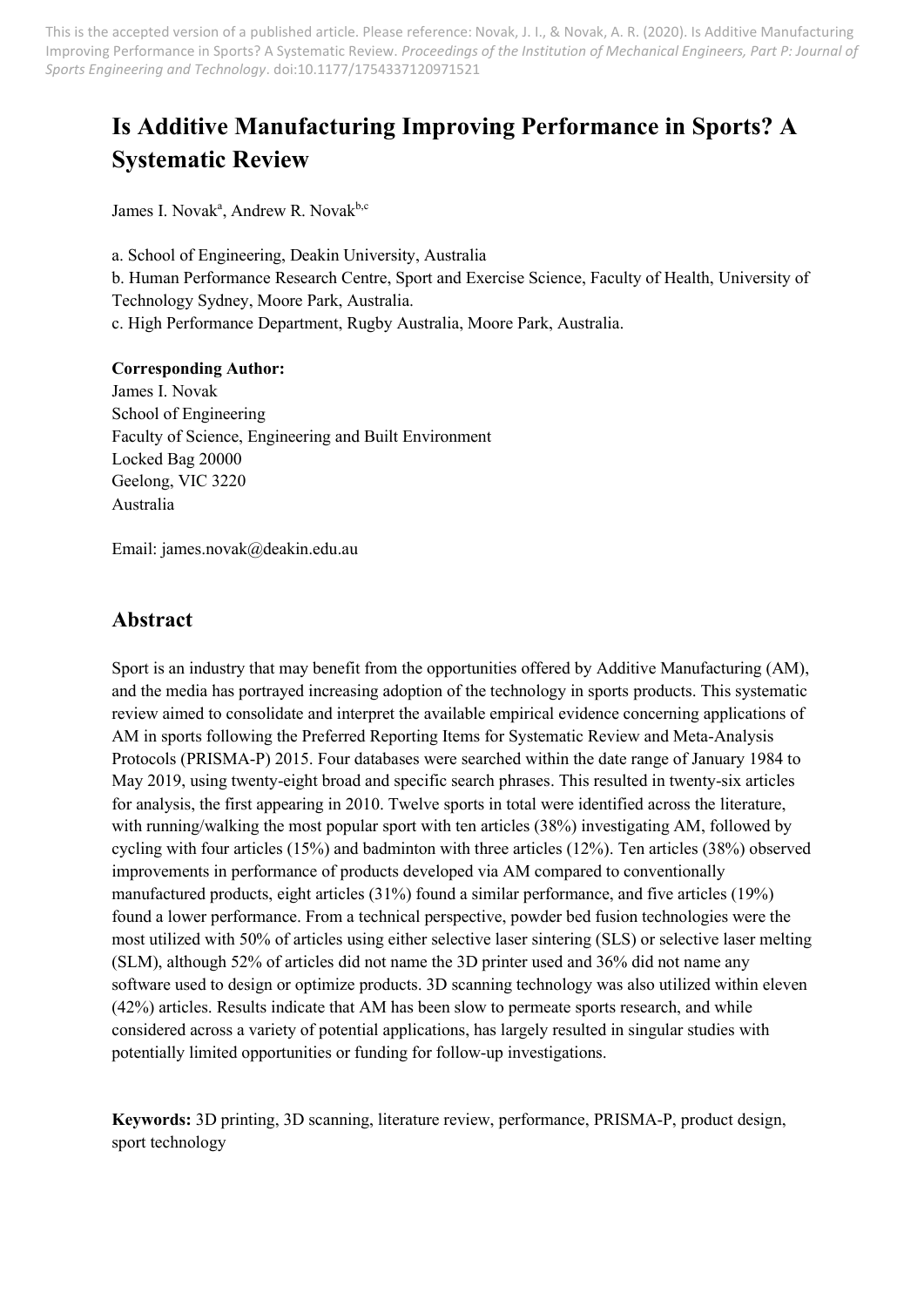## **Introduction**

Additive manufacturing (AM), synonymously known as three-dimensional (3D) printing,<sup>1</sup> has emerged over the last decade as a transformative technology across many manufacturing sectors, from advanced aerospace and medical applications through to more personalized applications in fashion and product design. This industry is estimated to be worth US\$15.8 billion in 2020, forecast to more than double to US\$35.6 billion in 2024.<sup>2</sup> The transition from a rapid prototyping technology to one capable of producing functional end-use parts has seen AM become mainstream within some industries. 3-5 For example, the production of in-ear hearing aids largely shifted to additive processes between 2000-2006 for all major manufacturers, <sup>6</sup> more than 60,000 acetabular cups fabricated using electron beam melting were implanted in patients by  $2017<sup>7</sup>$  and GE Additive and Boeing currently manufacture tens of thousands of aircraft components annually using both polymer and metal 3D printing.<sup>8</sup> Industries like transport (e.g. aerospace and automotive), medical (e.g. dental and implants), toys and jewelry have been shown to have the highest utilization of AM technology,<sup>9,10</sup> supported by strong academic research particularly within transport and medicine. The increasing adoption of AM in these industries is primarily due to the inherent opportunities for customization, weight reduction, and iterative experimentation in low volumes.<sup>5, 9, 11, 12</sup>

Sport is also an industry that is logically suited to the opportunities offered by AM and is frequently mentioned in AM academic literature.<sup>5, 9, 11, 12</sup> Sporting products are typically mass-produced to suit normative populations e.g. typical athlete heights, weights, foot sizes and limb lengths. As such, products like customized orthotic insoles are often made available to help adjust standard shoes to fit individual anatomies more appropriately, however, in many cases, these "customized" products are also produced in a limited range of sizes and shapes or must be manipulated in a post-hoc fashion via processes like heat molding. Comparatively, AM offers the opportunity to produce truly customized products that fit individual anatomies and performance requirements exactly, thus having potential to improve comfort, mitigate injuries (particularly overuse injuries) and improve performance.

Despite the opportunities, research into the use of AM in sports is limited. Therefore, it is difficult to ascertain whether these theoretical benefits could be realized in practice. Notably, in the limited existing sports AM research, products are rarely supported with detailed case studies or data, with Mawale et al. describing that the sports industry is only at the "initiating phase" of adoption.<sup>9</sup> A 2019 study of awareness of AM within the sports industry by Meier et al.<sup>10</sup> suggested limitations such as a lack of functional materials, lack of expertise in designing products for AM and high machine costs remain challenges, despite evidence from other industries of increasing adoption. Furthermore, the study found through literature review and interviews with industry leaders that the sports industry has a general lack of awareness of AM technology, and while the technology is helping to drive innovation in product design, particularly through rapid prototyping (a term used to describe the application of AM technologies for producing prototypes rather than end-use products<sup>1</sup>), it is not being implemented in any significant way to drive production of new forms of products and markets.

Contrastingly, online media portrays a different story with sporting applications of 3D printing gaining significant coverage in recent years, including shoes by Nike (e.g. Flyknit<sup>13</sup>), Adidas (e.g. Futurecraft  $4D^{14}$ ) and New Balance (e.g. Zante Generate<sup>15</sup>), as well as shin pads, <sup>16</sup> bicycles, <sup>17, 18</sup> helmets,<sup>19, 20</sup> Olympic speed skating gloves,<sup>21</sup> prosthetics used in the Paralympics<sup>22</sup> and countless other examples. Carbon (Redwood City, California, USA), creators of Continuous Liquid Interface Production (CLIP) technology, have collaboratively developed three high-profile sports products with leading manufacturers which are currently available to consumers, or planned in the near future: the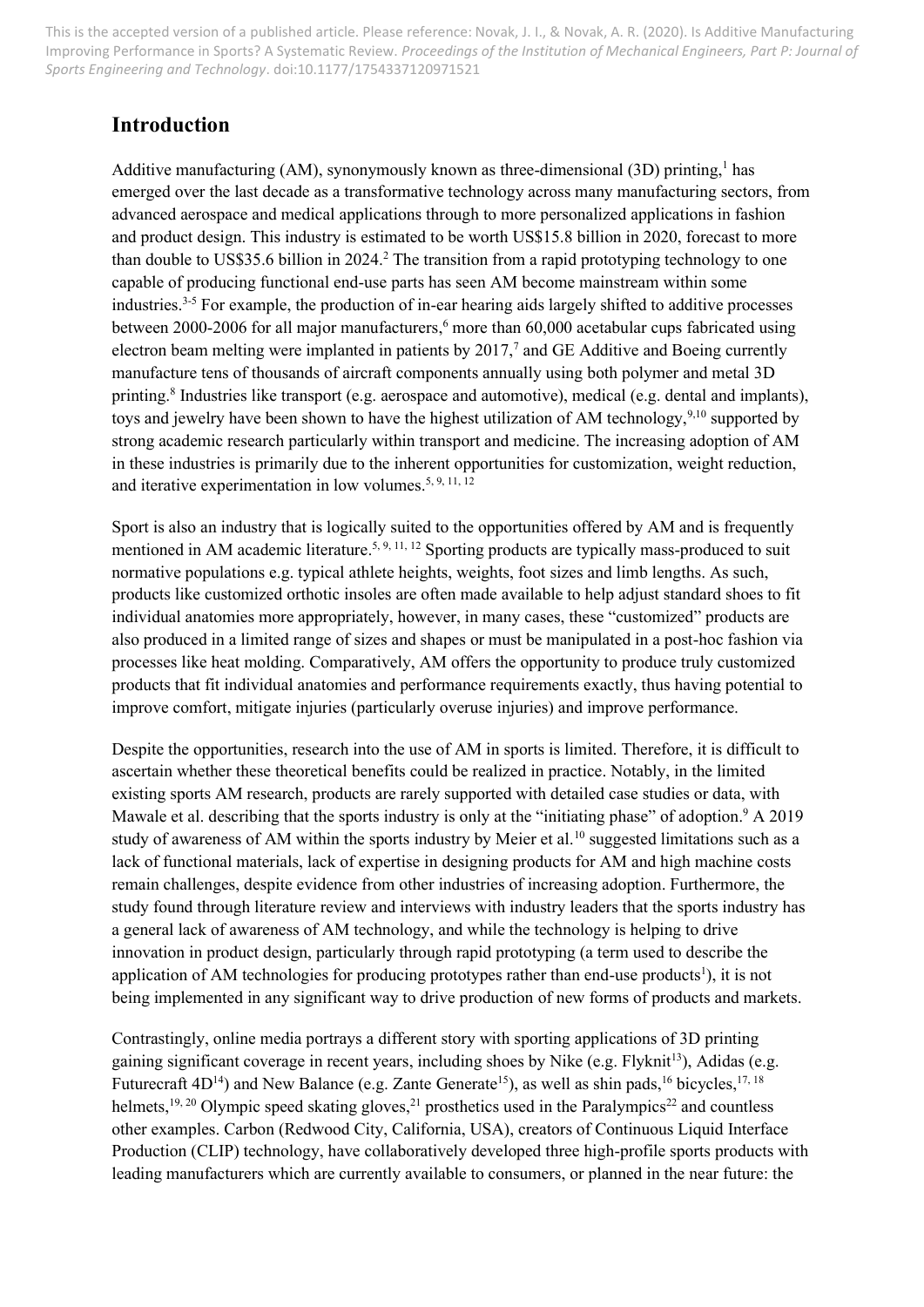Adidas Futurecraft 4D shoes,<sup>14</sup> a customizable football helmet liner for Riddell Sports Group<sup>23</sup> (Des Plaines, IL, USA) and a bicycle saddle called the S-Works Power Saddle for Specialized (Specialized Bicycle Components, Morgan Hill, CA, USA) featuring a lattice structure made up of over 14,000 struts.<sup>24</sup> While these examples may be the exception within the sports industry for adoption of AM, rather than the rule, their prominence online and growing consumer awareness does portray an increasing adoption for its ability to offer new performance-driven qualities to the market.

Due to the pace of AM innovation, information about new shoes and other products produced through AM are often only available through mainstream news websites and company media releases, rather than more traditional academic sources. This challenge has been acknowledged particularly within formal AM education, with flipped classroom models and project-based learning encouraging the use of various digital resources to inform learning that is current and aligned with industry.<sup>25-27</sup> Given these contrasting portrayals of AM within sports, this study asked the question *what scientific evidence is available that AM provides improved sporting products?* The main objectives were to document the types of sports and products utilizing AM, identify the different AM technologies, materials, software and associated digital technologies employed, document the scale of research studies, and synthesize the opportunities and challenges of AM from literature. It was hypothesized that if AM technology is being used to manufacture end-use sporting products for some of the most iconic global brands, then there should be a growing volume of scientific evidence supporting claims of improved performance, comfort or other properties.

To answer this question, a systematic review methodology was employed. Through meta-analysis, this provided an overview of trends related to sporting applications of AM, as well as technical knowledge related to hardware and software used within research. The study provides a roadmap of sports-related AM research since the technology emerged, allowing researchers to understand the current state of the field, and provides direction for future research based on this understanding. Whether AM is supported by researchers, or simply media hype that inflates consumer expectations, this study provides an objective analysis of academic research into sporting applications as the technology transitions from rapid prototyping to increasingly end-use applications.

# **Method**

This systematic review and meta-analysis was conducted according to the Preferred Reporting Items for Systematic Review and Meta-Analysis Protocols (PRISMA-P) 2015. <sup>28</sup> The review was conducted across ProQuest, Scopus, Web of Science and SPORTDiscus databases between 17-21 May 2019, with results of each search saved directly to an Endnote library for further analysis. Search results were limited to those published between January 1984 and May 2019 when the search was conducted, with the year 1984 chosen to coincide with the first patents for AM technology filed in Japan, France and the United States of America.<sup>3</sup> Endnote was chosen for this review process due to the availability of the software, resources, and experience of both authors using the advanced features, as well as the ability to easily share and combine libraries between both authors for the review process.

The terms *3D printing*, *additive manufacturing* and *rapid prototyping* have often been used interchangeably to describe the technology. <sup>1</sup> Therefore, literature searches included each of these terms in order to capture all relevant publications. This is evidenced in Table 1 which details all searches conducted within each database for this systematic review. Where possible in the search functions of the four databases, searches were restricted to articles that were peer reviewed and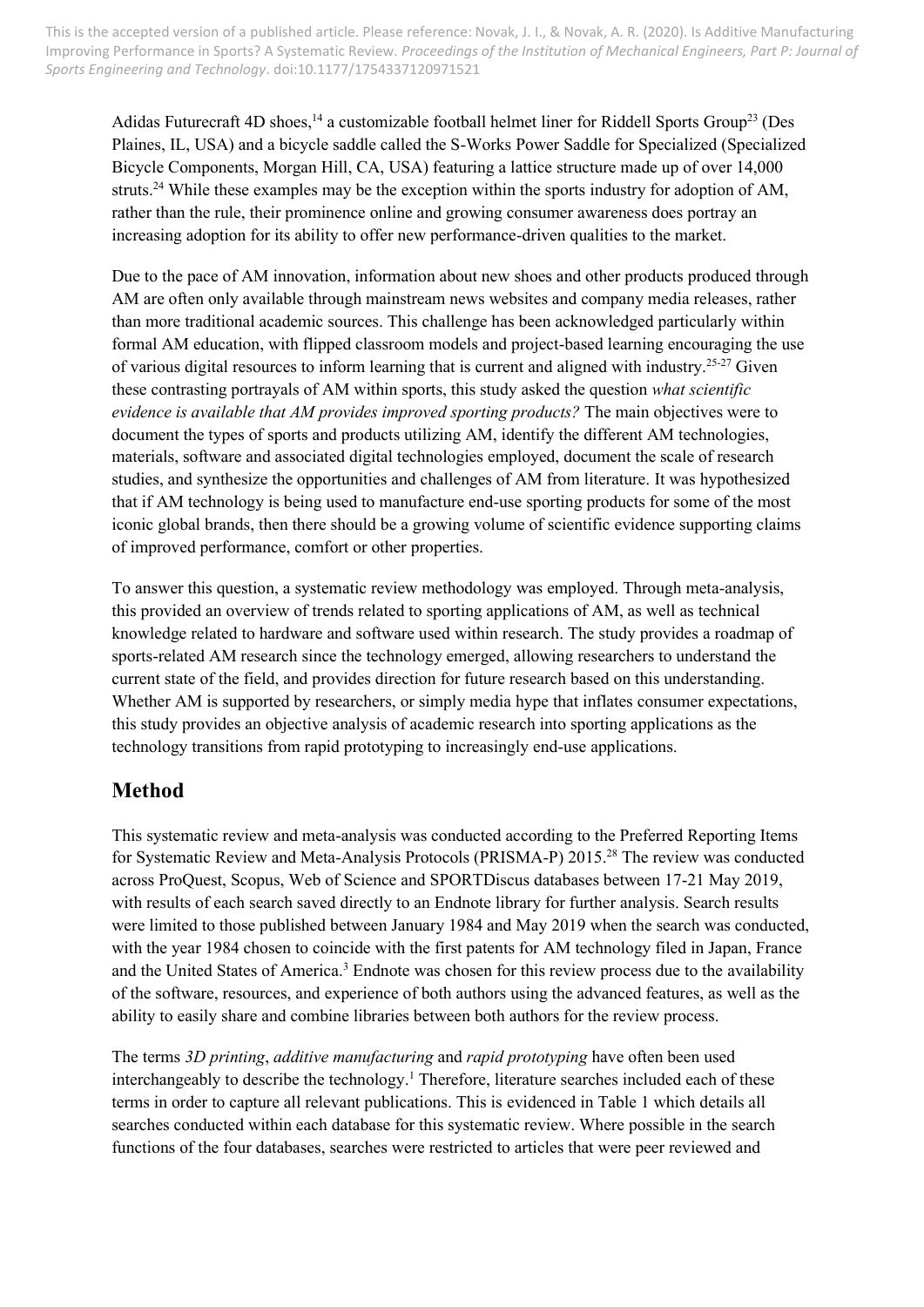written in the English language. Table 1 also shows sports that are similar with results later combined, specifically running/walk\*, cycling/bicycl\*, soccer/football.

| <b>Search Phrase</b>                                                            | <b>Search Location</b> |
|---------------------------------------------------------------------------------|------------------------|
| "rapid prototyp*" OR "3d print*" OR "additive manufactur*") AND cycling         | Title, abstract,       |
| ("rapid prototyp*" OR "3d print*" OR "additive manufactur*") AND danc*          | keywords               |
| "rapid prototyp*" OR "3d print*" OR "additive manufactur*") AND running         |                        |
| ("rapid prototyp*" OR "3d print*" OR "additive manufactur*") AND swim*          |                        |
| "rapid prototyp*" OR "3d print*" OR "additive manufactur*") AND walk*           |                        |
| ("rapid prototyp*" OR "3d print*" OR "additive manufactur*") AND athletic*      | Anywhere within        |
| ("rapid prototyp*" OR "3d print*" OR "additive manufactur*") AND badminton      | the text of an         |
| ("rapid prototyp*" OR "3d print*" OR "additive manufactur*") AND baseball       | article                |
| ("rapid prototyp*" OR "3d print*" OR "additive manufactur*") AND basketball     |                        |
| "rapid prototyp*" OR "3d print*" OR "additive manufactur*") AND bicycl*         |                        |
| ("rapid prototyp*" OR "3d print*" OR "additive manufactur*") AND cricket*       |                        |
| ("rapid prototyp*" OR "3d print*" OR "additive manufactur*") AND football       |                        |
| ("rapid prototyp*" OR "3d print*" OR "additive manufactur*") AND golf*          |                        |
| ("rapid prototyp*" OR "3d print*" OR "additive manufactur*") AND gymnastic*     |                        |
| ("rapid prototyp*" OR "3d print*" OR "additive manufactur*") AND hiking         |                        |
| ("rapid prototyp*" OR "3d print*" OR "additive manufactur*") AND hockey         |                        |
| ("rapid prototyp*" OR "3d print*" OR "additive manufactur*") AND "martial art*" |                        |
| "rapid prototyp*" OR "3d print*" OR "additive manufactur*") AND netball         |                        |
| ("rapid prototyp*" OR "3d print*" OR "additive manufactur*") AND "resistance    |                        |
| training"                                                                       |                        |
| ("rapid prototyp*" OR "3d print*" OR "additive manufactur*") AND rugby          |                        |
| ("rapid prototyp*" OR "3d print*" OR "additive manufactur*") AND soccer         |                        |
| ("rapid prototyp*" OR "3d print*" OR "additive manufactur*") AND sport*         |                        |
| ("rapid prototyp*" OR "3d print*" OR "additive manufactur*") AND "stair climb*" |                        |
| ("rapid prototyp*" OR "3d print*" OR "additive manufactur*") AND "table tennis" |                        |
| ("rapid prototyp*" OR "3d print*" OR "additive manufactur*") AND "tai chi"      |                        |
| ("rapid prototyp*" OR "3d print*" OR "additive manufactur*") AND tennis         |                        |
| ("rapid prototyp*" OR "3d print*" OR "additive manufactur*") AND volleyball     |                        |
| ("rapid prototyp*" OR "3d print*" OR "additive manufactur*") AND yoga           |                        |

**Table 1.** Searches conducted in each database, with grayscale used to group similar sports/searches.

The keyword "sport" was used as one of the searches to capture relevant literature which may have spanned multiple sports or contained non-specific titles. To further capture as much relevant literature as possible, the top ten adult sports across six regions of the world were identified from a systematic review by Hulteen et al.,<sup>29</sup> and separately searched within each database. These sports align with statistics from other reports about popular sports,<sup>30-32</sup> yet an acknowledgement must be made that not every sport in the world could be reasonably searched for this study. Modifications to search keywords from the Hulteen et al.<sup>29</sup> study included the use of both *football* and *soccer* which are used in different regions of the world to describe the same sport, as well as the additional search for *bicycle* alongside *cycling* due to the prominence of bicycles as both sporting and recreational products that may be discussed in literature isolated from discussions of the activity of cycling. Running and walking results were also combined due to the similarities in equipment and techniques for these sports, which may also be considered recreational activities.<sup>30</sup> This resulted in twenty-eight separate searches within each database and comprised of twenty-four distinct sports when running/walking, cycling/bicycle and soccer/football were combined.

Due to "walking" and "running," as well as "cycling," "swimming" and "dancing" also being verbs used to describe other events (e.g. power *cycling* a computer, or *walking* a jury through a crime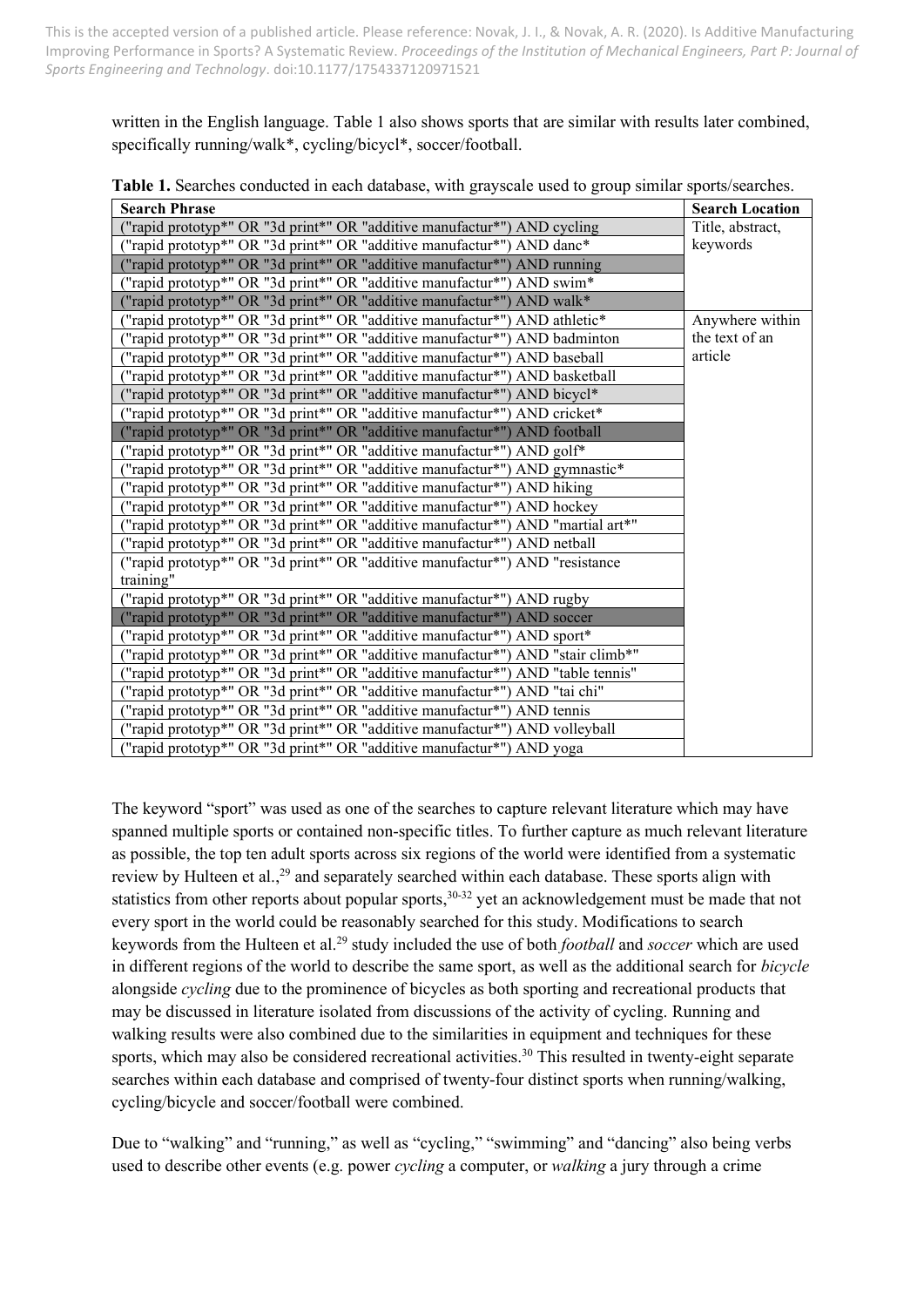scene), limitations were placed on these five searches to results appearing only in the title, keywords or abstract (aka. no full text), whereas all other searches were conducted anywhere within the full-text of an article. Sports with motors were also excluded from this study, for example Formula One and MotoGP, as they were not featured in literature as the most popular sports<sup>29-32</sup> and their relationship with research to various automotive disciplines would be difficult to separate from research relevant to sporting applications.

After gathering initial search results, duplicates were removed using automatic tools within Endnote. Further duplicates were manually removed from the library in circumstances where different databases classified the same article differently (e.g. conference paper or conference proceeding), or where information was slightly different (e.g. author first and last names in the wrong order). This complete library of results was then independently screened by both authors, assessing article titles and abstracts against inclusion criteria:

- 1. The article must use AM to produce a functional piece of sporting equipment. This excludes instances of AM used to create prototypes as part of the design process, or studies that focused exclusively on digital simulation (e.g. Finite Element Analysis) of a product design that was intended for AM at a future time.
- 2. The article must provide quantitative data about the designed product.
- 3. The equipment must be used during typical sporting activities i.e. training or match play. Supporting products that were medical/rehabilitative in nature were excluded.
- 4. The article must be original. Review papers that report findings from other studies were excluded.

Articles meeting inclusion criteria by the authors were then combined into a single library and remaining articles were read in full to assess final validity for inclusion. These articles were accessed through the institution libraries of the authors, or where access was restricted, through online repositories of papers and preprints like ResearchGate and academia. Where this was not possible, authors of papers were directly contacted. Papers retained after the full-text review were analyzed in detail using an evidence table to report relevant study characteristics and outcomes reported in this review.

# **Results**

In total, 11,185 articles were identified through the search, which were reduced to 7,995 articles after removal of duplicates (using both an automated function in Endnote, followed by manual screening for duplicates). Each of the authors screened the complete list of articles using separate methods: One of the authors removed 7,791 articles through methodical screening of titles and abstracts, while the other removed 7,931 using keywords to find articles that did not meet inclusion criteria. When these results were combined (268 articles), and duplicates between the two libraries were removed ( $n = 49$ ), 219 articles remained for full-text review. A further 193 articles were removed upon this review for failing to meet inclusion criteria, resulting in 26 articles that met all inclusion criteria. This process is illustrated in Figure 1.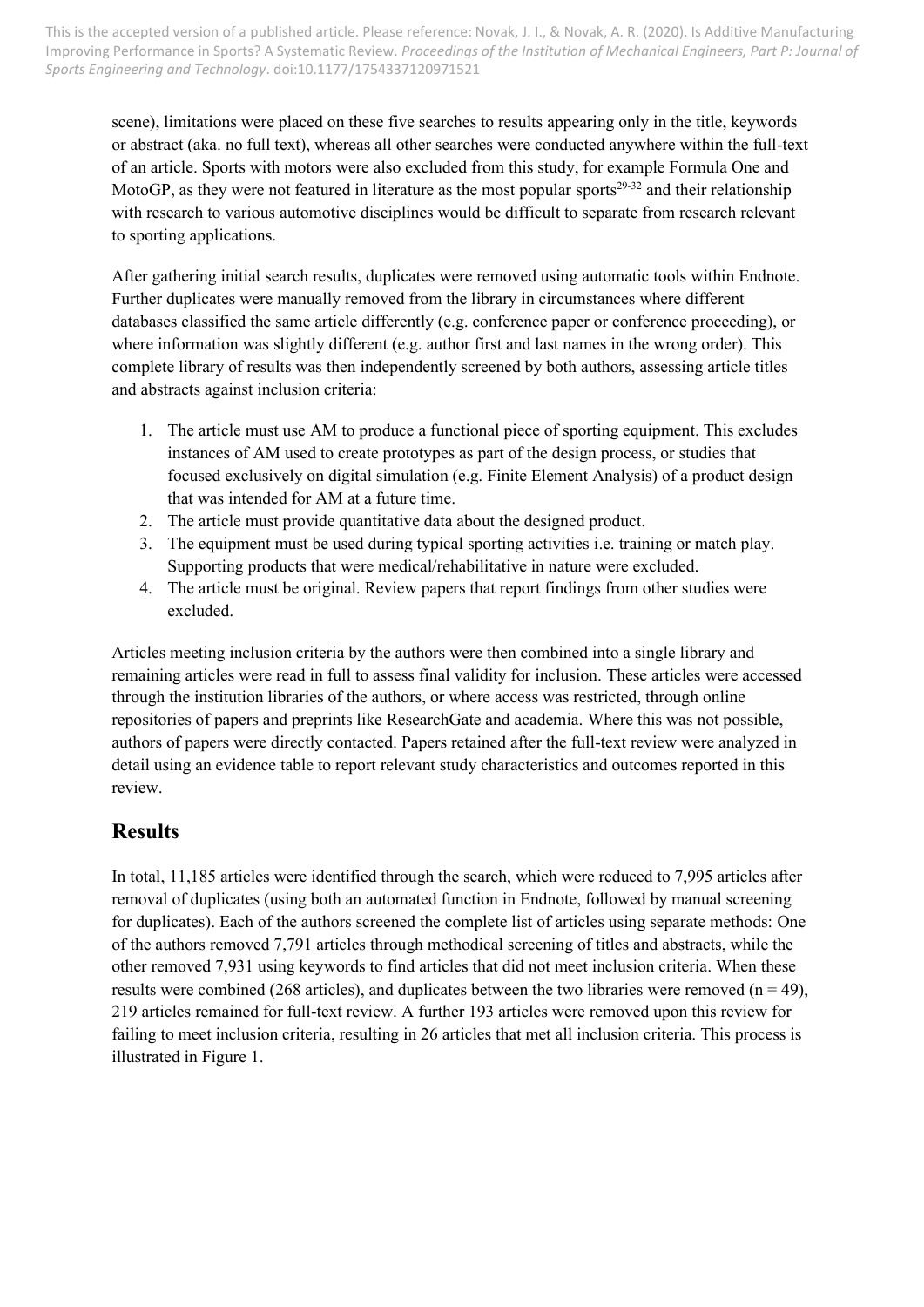

**Figure 1.** Strategy and results of systematic review at each stage of the process to identify relevant literature.

As shown in Figure 2, articles quantifying improvements in human performance via AM product design did not emerge in academic publications until 2010, twenty-six years after key patents were filed for the technology. In total, between January 2010 and May 2019, eighteen journal articles (69%), seven conference papers (27%) and one book chapter (4%) were published, with an average of 2.67 articles published per year (excluding the partial year 2019).



**Figure 2.** Type of publication by year.

#### **Sports within literature**

Figure 3 shows the sporting activities featured in the literature, with running/walking being the most popular with ten articles (38%), followed by cycling with four articles (15%) and badminton with three articles (12%). The other sports that were featured only in a single publication were: baseball, climbing, cricket, football (soccer), golf, hurling, in-line skating, rowing and surfing. It is important to note from this data that of the twenty-four discrete sports searched in databases (considering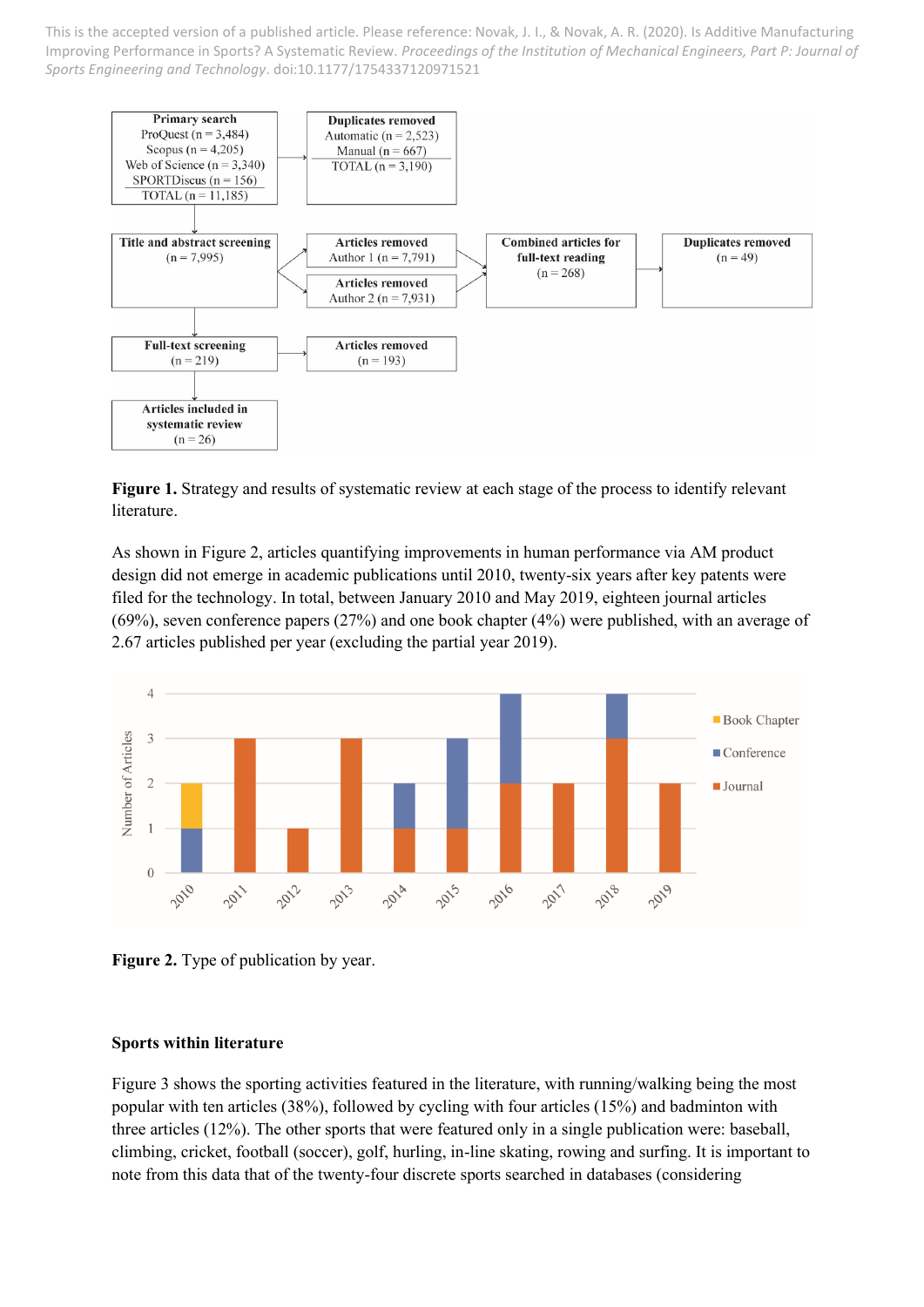groupings in Table 1 and excluding the general term "sport\*"), only eight of these sports appeared in the literature (33%). Despite sixteen other sports being listed in the top ten across different regions of the world,<sup>29</sup> 66% of the specific sport searches did not reveal any articles meeting inclusion criteria. However, four sports that were not specifically searched were identified in the literature: hurling, inline skating, rowing and surfing.



**Figure 3.** Sports investigated in literature.

While badminton has had three publications investigating the use of AM for shuttlecocks, these publications have been produced by the same authors between 2013-2015,<sup>33-35</sup> indicating that research on this topic has not extended outside of a single research group. Running/walking exhibits a similar trend, with the ten publications produced by four distinct research groups: Salles et al. are responsible for five of the publications investigating insoles,<sup>36-40</sup> Vinet et al. have three publications on sprint shoes, 41-43 and the remaining two publications are produced by individual research groups investigating AM of vortex generators on running apparel<sup>44</sup> and AM of insoles.<sup>45</sup> The four articles within the sport of cycling are from discrete research groups. Therefore, cycling and running/walking may be considered to have a similar interest in the application of AM with four unique research groups publishing results within the scope of this literature review. Overall, this means that the twenty-six publications were produced by eighteen unique author groups, potentially indicating limited opportunities or funding for follow-up investigations.

In order to understand the performance properties of additively manufactured sporting products compared to conventionally manufactured products, summarized results from the twenty-six publications are presented in Table 2. The final column provides a quick reference overview comparing whether the AM products provided significant improvements compared to conventional products tested (↑), similar performance (-), or lower performance (↓). Significance was determined through statistical analysis of empirical data and other qualities described within each article. Several articles did not provide comparisons to existing products  $(N/A)$ , <sup>46, 47</sup> and one article was unable to be accessed through online databases and attempts to directly contact authors.<sup>48</sup> It is important to note that the criteria used to assess performance in each study is different, and making comparisons between different studies is difficult. For example, depending on the product or feature, "improving" a quality such as aerodynamic performance may be considered negative, as demonstrated in the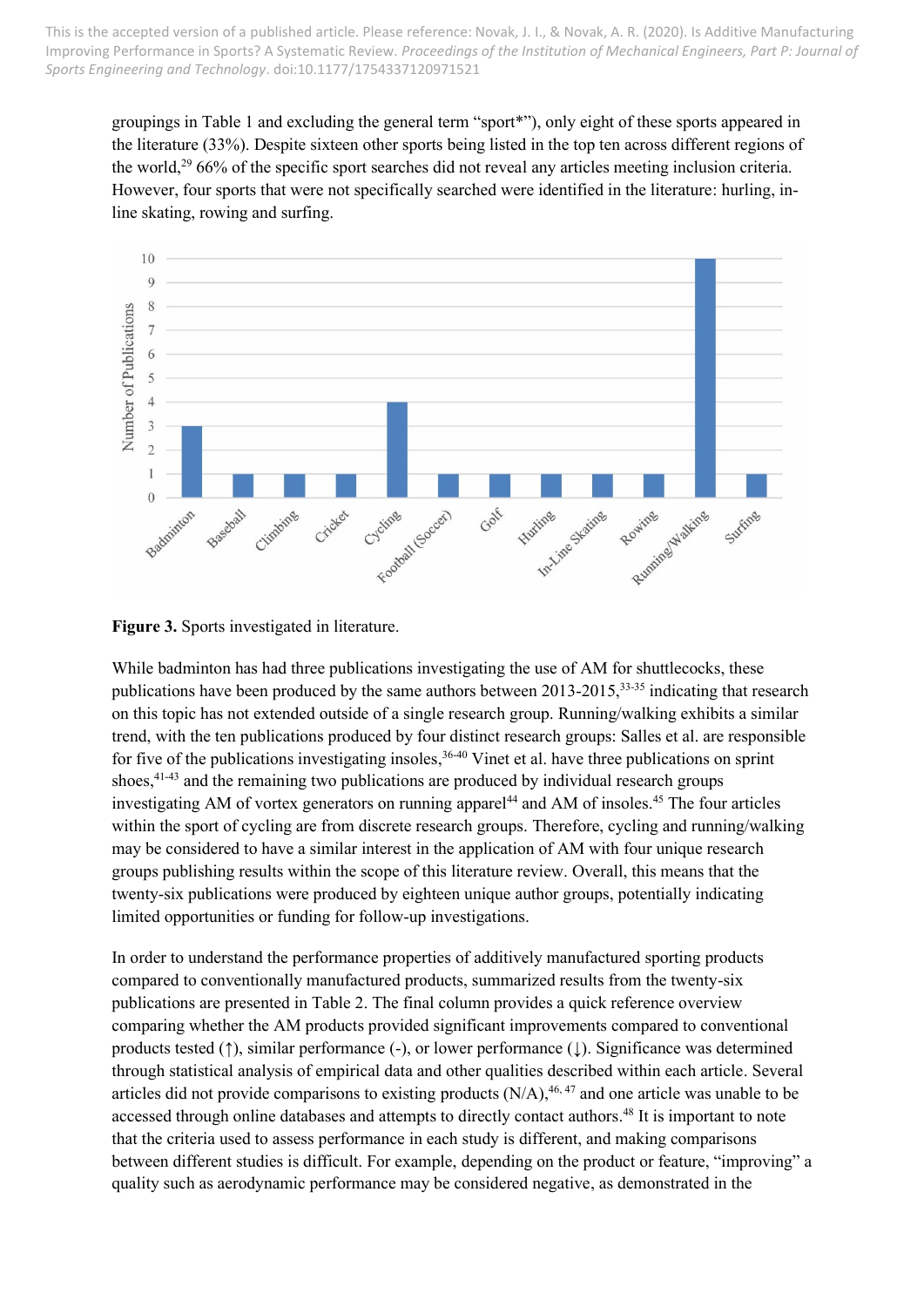badminton studies where reducing the drag coefficient of a shuttlecock would alter the flight behavior understood by players, negatively impacting play. Therefore, in badminton studies<sup>33-35</sup> a similar result (-) is considered positive where AM is being investigated to replace the need for waterfowl feathers.

| Reference   | <b>Sport</b> | Product  | <b>Data Summary</b>                                             | $\uparrow$ - $\downarrow$ |
|-------------|--------------|----------|-----------------------------------------------------------------|---------------------------|
| [33] 2013   | Badminton    | Shuttle- | Two shuttlecocks produced with AM exhibited reduced drag        |                           |
| Journal     |              | cock     | compared to a commercial feather shuttlecock, while another     |                           |
|             |              |          | design was able to achieve similar drag performance.            |                           |
| [34] 2014   | Badminton    | Shuttle- | Simulation and wind tunnel tests of the AM shuttlecock were     | $\downarrow$              |
| Conference  |              | cock     | similar to a feather shuttlecock at wind tunnel speeds below    |                           |
|             |              |          | 15m/s. However, they varied significantly at speeds over        |                           |
|             |              |          | 15m/s due to deformation of the skirt.                          |                           |
| [35] 2015   | Badminton    | Shuttle- | The AM shuttlecock had a lower drag-to-mass ratio than the      | ↓                         |
| Journal     |              | cock     | reference feather shuttlecock. The results showed significant   |                           |
|             |              |          | variation in the clear and smash shots due to insufficient drag |                           |
|             |              |          | on the prototype. The net shot showed good agreement with       |                           |
|             |              |          | the feather shuttlecock.                                        |                           |
| $[46]$ 2016 | Baseball     | Leg      | Evaluations of custom leg guards by athletes found them to be   | N/A                       |
| Journal     |              | guard    | comfortable and effectively protect the legs, although no       |                           |
|             |              |          | comparison was made to an existing product.                     |                           |
| [48] 2015   | Climbing     | Fall     | Paper could not be accessed                                     | N/A                       |
| Conference  |              | arrest   |                                                                 |                           |
| [49] 2015   | Cricket      | Helmet   | A custom titanium face guard designed for a specific athlete    |                           |
| Conference  |              | face     | was able to successfully pass load-bearing tests described by   |                           |
|             |              | guard    | BS 7928:2013 standards.                                         |                           |
| [50] 2014   | Cycling      | Bicycle  | Traditional bike frame 2100g, AM bike frame 1400g, overall      | $\uparrow$                |
| Journal     | (Mountain)   | frame    | 33% reduction in frame weight. 44% weight reduction in the      |                           |
|             |              |          | seat post bracket. Fatigue testing of the seat post bracket: 50 |                           |
|             |              |          | 000 cycles of 1200 N, achieving 6x the standard.                |                           |
| [51] 2016   | Cycling      | Bicycle  | A titanium yoke piece produced by CNC machining weighs          | $\uparrow$                |
| Journal     | (Mountain)   | frame    | 136g and costs \$477.50AUD. A purpose-designed part for AM      |                           |
|             |              | yoke     | has a weight of 120g (-12%) and costs \$193.50AUD (-60%).       |                           |
| [52] 2018   | Cycling      | Crank    | Deformation of AM cranks under static loading was $7.0 \pm 0.5$ | ↓                         |
| Journal     |              |          | mm per crank, similar to 2 commercial cranks. However, the      |                           |
|             |              |          | samples failed critically during fatigue testing at 2370 and    |                           |
|             |              |          | 2620 cycles.                                                    |                           |
| [19] 2019   | Cycling      | Helmet   | Several helmets produced with AM featured adjustable            |                           |
| Journal     |              |          | ventilation openings able to vary the overall drag experienced  |                           |
|             |              |          | by a cyclist by up to 4.1% between open and closed positions.   |                           |
|             |              |          | In the closed position a helmet was able to achieve drag area   |                           |
|             |              |          | measurements within $\sim$ 1% of a time trial Kask Bambino with |                           |
|             |              |          | visor, and within $\sim$ 2% of a Giro Advantage with visor.     |                           |
| [53] 2019   | Football     | Shin     | Using a 1kg weight with metal stud dropped at a 400mm           | $\uparrow$                |
| Journal     | (soccer)     | guard    | height, two AM specimens had acceleration reductions            |                           |
|             |              |          | between 42% and 68% with respect to two commercial shin         |                           |
|             |              |          | guards, while the penetration was reduced 13%-32%. The          |                           |
|             |              |          | attenuation and the contact times were similar.                 |                           |
| [47] 2016   | Golf         | Golf     | Eleven golf-balls with various dimple geometries tested in a    | N/A                       |
| Conference  |              | ball     | wind tunnel found a near linear relationship between relative   |                           |
|             |              |          | roughness and drag coefficient. At 100km/h, a ball with         |                           |
|             |              |          | shallower dimples will travel further.                          |                           |
| [54] 2018   | Hurling      | Gloves   | Comfort: Only 2/9 players rated the gloves to be a good         | ↓                         |
| Journal     |              |          | comfort level. Performance: No players indicated that the       |                           |
|             |              |          | glove enhanced performance. Protection level: 1/9 a lot, 4/9    |                           |
|             |              |          | average, 2/9 a little, 2/9 none.                                |                           |

**Table 2.** Summarized literature results in alphabetical order of sport then year, with overall performance comparison of AM product versus conventional product (↑-↓).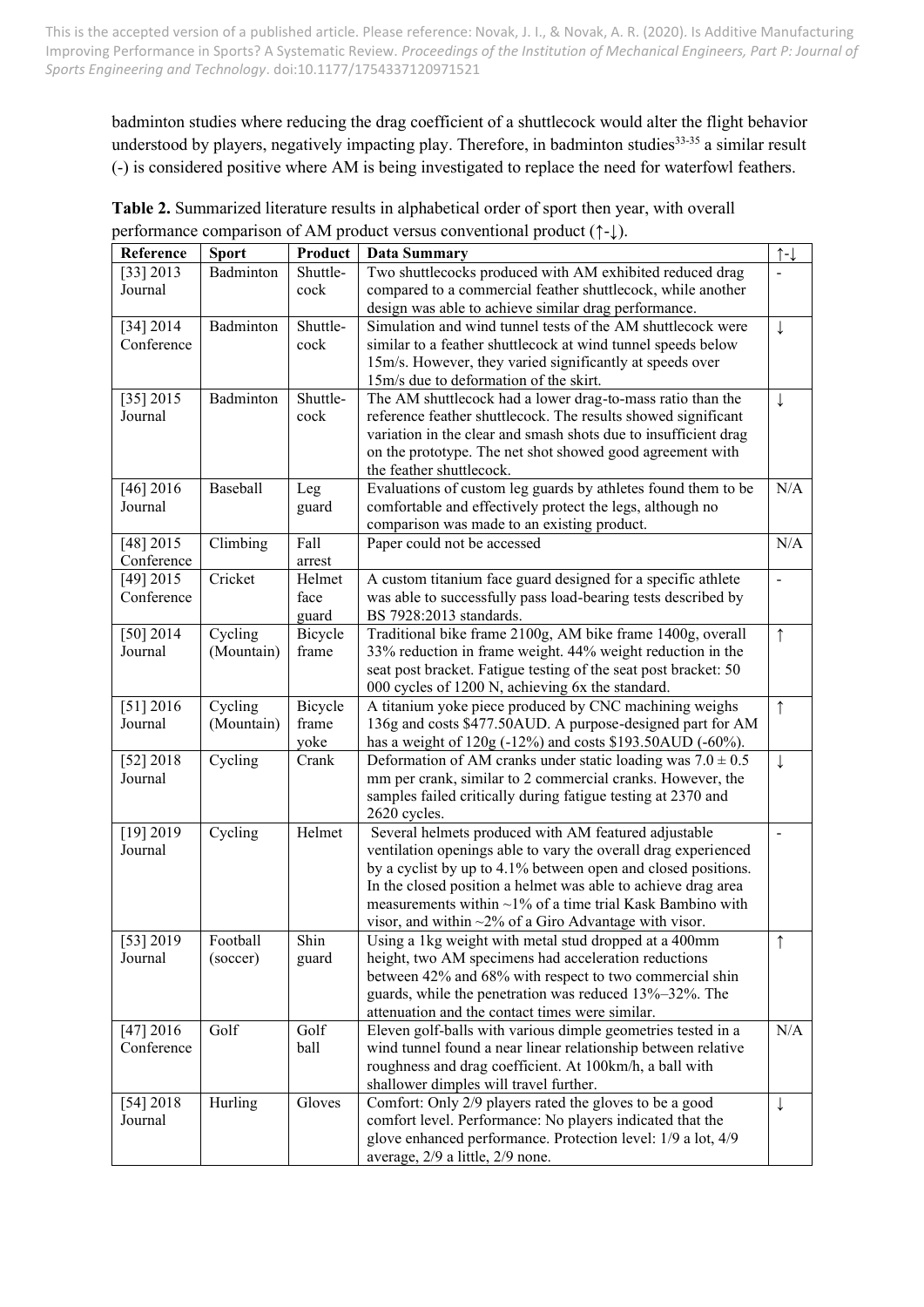| $[55]$ 2018             | In-line                                                                        | Skating | An in-line skating wheel has a total volume of 66,900 mm <sup>3</sup> . A                                                  | $\uparrow$               |
|-------------------------|--------------------------------------------------------------------------------|---------|----------------------------------------------------------------------------------------------------------------------------|--------------------------|
| Conference              | Superformula optimized wheel for AM had an average volume<br>Skating<br>wheels |         |                                                                                                                            |                          |
|                         |                                                                                |         | of 2,366 mm <sup>3</sup> , with the best result being $1,985$ mm <sup>3</sup> , which is                                   |                          |
| [56] 2017               | Rowing                                                                         | Insole  | 2.97% of the solid wheel volume.<br>A textured insole produced with AM provided significantly                              | $\uparrow$               |
| Journal                 |                                                                                |         | greater force and contact area at peak force and over the whole                                                            |                          |
|                         |                                                                                |         | drive phase than the control insoles. In general, power slightly                                                           |                          |
|                         |                                                                                |         | increased in the range of 3-11W for one of the AM insoles                                                                  |                          |
|                         |                                                                                |         | compared to the control, and the mean distance travelled was                                                               |                          |
|                         |                                                                                |         | from 4-12m longer than that travelled with control insoles, but                                                            |                          |
|                         |                                                                                |         | were not statistically significant.                                                                                        |                          |
| [36] 2010               | Running                                                                        | Insole  | During the first 1.5 months, the control insole caused                                                                     | $\uparrow$               |
| Book                    |                                                                                |         | discomfort in 63% of participant training sessions compared                                                                |                          |
| Chapter                 |                                                                                |         | with 51% for the AM insole. In the last 1.5 months the runners                                                             |                          |
|                         |                                                                                |         | in the control condition reported some discomfort in 38% of                                                                |                          |
|                         |                                                                                |         | their training sessions, whereas the participants in the AM                                                                |                          |
|                         |                                                                                |         | group reported discomfort in 20%.                                                                                          |                          |
| [42] 2010<br>Conference | Running<br>(sprint)                                                            | Shoes   | An AM sprint spike design was able to generate traction<br>forces similar to commercially available sprint shoes tested,   | $\overline{\phantom{a}}$ |
|                         |                                                                                |         | across the levels of normal loading examined.                                                                              |                          |
| [40] 2011               | Running                                                                        | Insole  | As [34].                                                                                                                   | ↑                        |
| Journal                 |                                                                                |         |                                                                                                                            |                          |
| [41] 2011               | Running                                                                        | Shoes   | AM shoe soles were able to improve performance in several                                                                  | $\uparrow$               |
| Journal                 | (sprint)                                                                       |         | tests including: maximum dynamic strength of squat jump                                                                    |                          |
|                         |                                                                                |         | testing (2182N compared with 1911N for the control) and                                                                    |                          |
|                         |                                                                                |         | ankle power (307.5W compared with 264.4W for the control),                                                                 |                          |
|                         |                                                                                |         | as well as results for bounce drop testing.                                                                                |                          |
| [43] 2011               | Running                                                                        | Shoes   | The "needle and pin" concept sole was the best performing                                                                  | $\downarrow$             |
| Journal                 | (sprint)                                                                       |         | design, achieving 0.6% more peak traction force than the worst                                                             |                          |
|                         |                                                                                |         | performing commercial shoe (Adidas) at a 500N load,                                                                        |                          |
|                         |                                                                                |         | however, in general the AM concept shoes generated lower<br>mean peak static forces than the commercially available sprint |                          |
|                         |                                                                                |         | shoes.                                                                                                                     |                          |
| [37] 2012               | Running                                                                        | Insole  | The mean ratings for foot discomfort variables were low for                                                                | $\blacksquare$           |
| Journal                 |                                                                                |         | both standard and AM insoles, but statistical analysis showed                                                              |                          |
|                         |                                                                                |         | no significant differences between the two conditions.                                                                     |                          |
| $[38]$ 2013             | Running                                                                        | Insole  | As [35].                                                                                                                   | $\overline{a}$           |
| Journal                 |                                                                                |         |                                                                                                                            |                          |
| [39] 2013               | Running                                                                        | Insole  | AM insoles had less reported discomfort when compared to                                                                   |                          |
| Journal                 |                                                                                |         | the control for all measured aspects of the foot regions. For the                                                          |                          |
|                         |                                                                                |         | heel and fit, significant differences between conditions were                                                              |                          |
|                         |                                                                                |         | detected, whilst for the forefoot and midfoot the difference<br>was approaching significance.                              |                          |
| [44] 2016               | Running                                                                        | Apparel | With vortex generators directly 3D printed onto race apparel,                                                              | $\uparrow$               |
| Conference              |                                                                                |         | aerodynamic drag $(F_d)$ forces were reduced between 3.7 and                                                               |                          |
|                         |                                                                                |         | 6.8% compared to equivalent advanced race apparel developed                                                                |                          |
|                         |                                                                                |         | for the 2012 London Olympics.                                                                                              |                          |
| [45] 2018               | Running /                                                                      | Insole  | The effects of wearing a customized 3D-printed insole was not                                                              |                          |
| Journal                 | Walking                                                                        |         | significantly different from those of a ready-made insole                                                                  |                          |
|                         |                                                                                |         | regardless of walking/running speed.                                                                                       |                          |
| [57] 2017               | Surfing                                                                        | Surf    | The performance of a surfboard with AM fins was similar to                                                                 | $\blacksquare$           |
| Journal                 |                                                                                | fins    | the performance of a surfboard using commercial fins.                                                                      |                          |

Key:  $\uparrow$  = improved performance;  $\downarrow$  = reduced performance; - = similar performance (may be a positive result where the intent was to achieve the same performance using different methods/materials); N/A = not applicable.

From the data in Table 2, the number of articles that found an improved performance of AM products compared to conventional products was ten (38%). Eight articles (31%) found a similar performance (which may also be considered positive depending on the study intent), five articles (19%) found a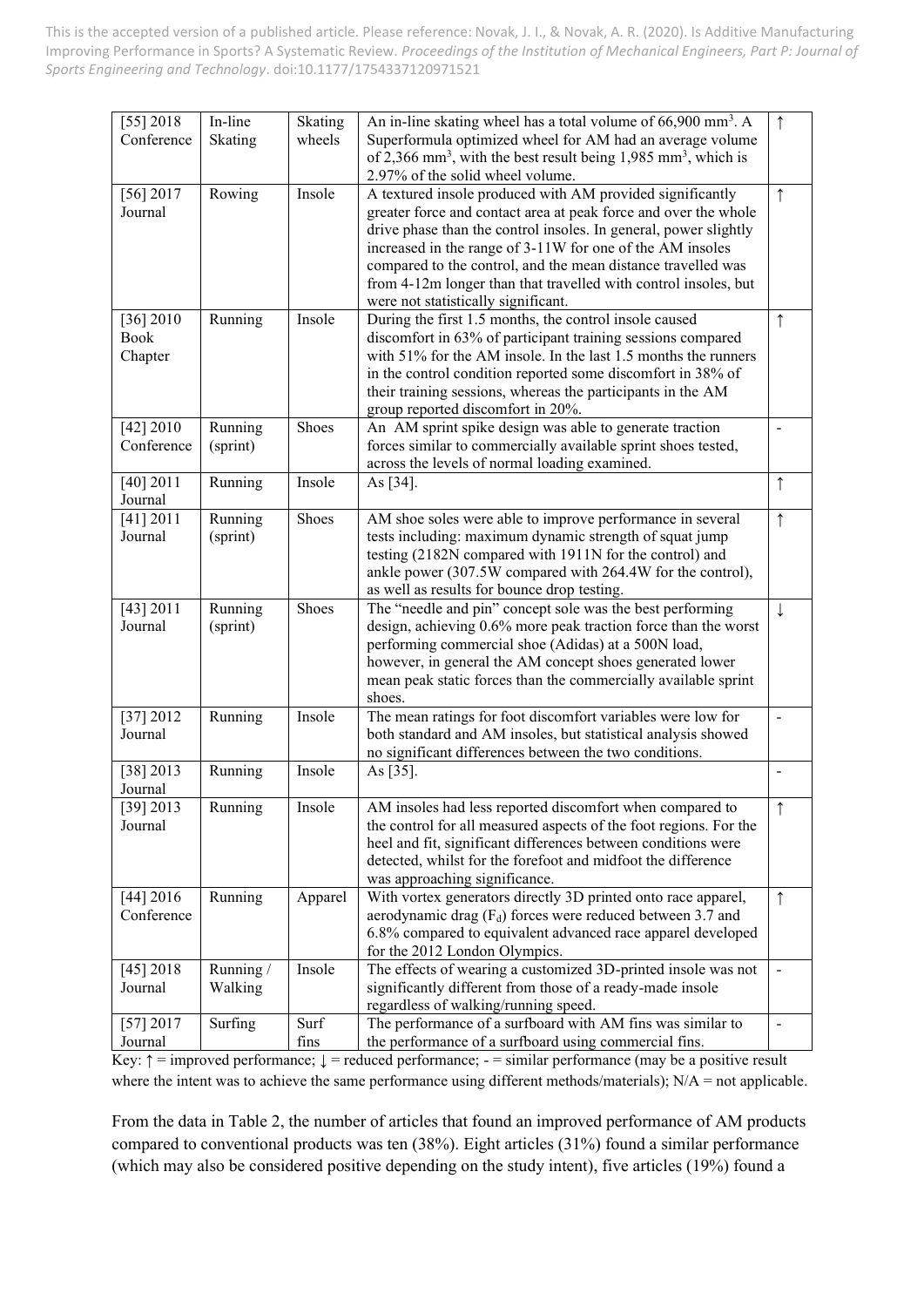lower performance, and three articles (12%) did not provide comparison outside of products produced. This data is visualized in Figure 4. From the specific products investigated within the literature it is also possible to classify them into three broad categories: Equipment that is essential to the sport, including balls, bicycles and shoes (n=14, 54%), products designed to enhance comfort, fitting and/or reduce injury risk, specifically insoles (n=7, 27%), and products that provide protection such as helmets and shin guards ( $n=5$ , 19%). This is visualized in Figure 5.



**Figure 4.** Overall advantage (↑), similarity (-), disadvantage (↓) between AM and conventional products summarized from Table 2. N/A denotes articles that did not provide comparison to existing products.



**Figure 5.** Categories of products within literature summarized from Table 2.

#### **Additive Manufacturing and Associated Technologies**

From a technical perspective Table 3 summarizes the CAD software, AM technologies, materials and other technologies employed in each study. The type of AM technology has been graphed in Figure 6, showing that selective laser sintering (SLS) featured in nine articles (33%), which was the most used technology, followed by material jetting (MJ) with six articles (22%), fused filament fabrication (FFF) and selective laser melting (SLM) with four articles each (15%), binder jetting (BJ) with one article (4%), and three articles (11%) which used a resin or polymer process that was not specifically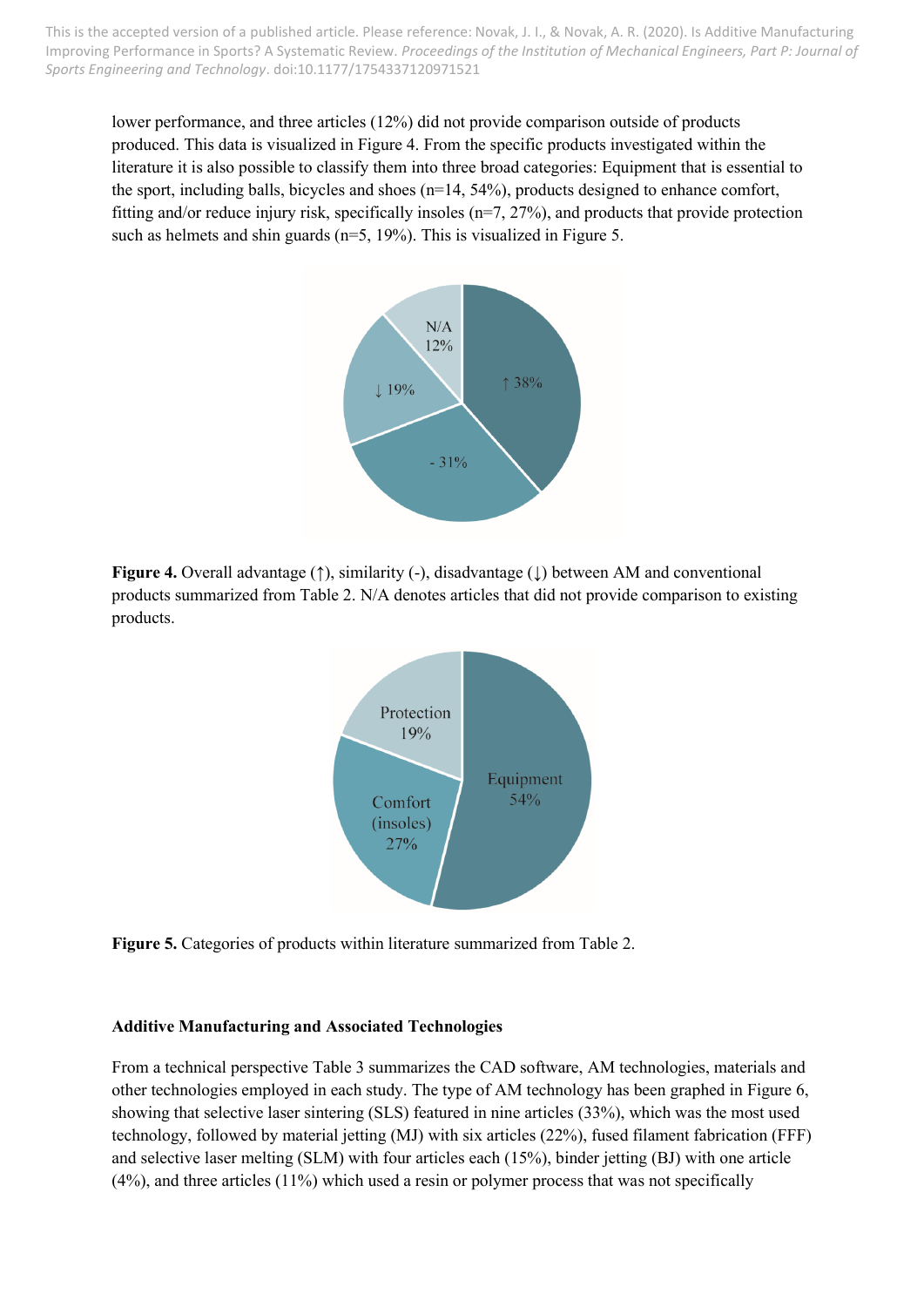described (although visually appeared to be either MJ or stereolithography). Considering the International ASTM 52900 standards classifying AM technologies, <sup>1</sup> SLS and SLM fall under the Powder Bed Fusion category, meaning that thirteen articles (50%) of articles used this technology.

| ANSYS CFX for<br>[33] 2013<br>Objet Eden<br>FullCure 720 (model<br>MJ<br>350V<br>material) and FullCure<br>computational fluid<br>Journal<br>dynamics<br>705 (support material)<br>Objet Eden<br>ANSYS CFX for<br>[34] 2014<br>MJ<br>FullCure 720 (model<br>$\overline{\phantom{a}}$<br>Conference<br>350V<br>material) and FullCure<br>computational fluid<br>705 (support material)<br>dynamics<br>MATLAB for flight<br>[35] 2015<br>Undisclosed polymer<br>$\blacksquare$<br>$\overline{a}$<br>$\overline{\phantom{a}}$<br>Journal<br>path calculations<br>$[46]$ 2016<br>zp150 (plaster) powder<br>Geomagic<br>Zcorp z650<br>Artec MHT 3D<br>BJ<br>Journal<br>Design<br>scanner<br>$[48]$ 2015<br>$\frac{1}{2}$<br>$\frac{1}{2}$<br>$\overline{a}$<br>Conference<br>$[49]$ 2015<br>Titanium (Ti-6Al-4V)<br><b>SLM</b><br>$\blacksquare$<br>$\frac{1}{2}$<br>$\blacksquare$<br>Conference<br>Renishaw<br>[50] 2014<br><b>SLM</b><br>Titanium alloy<br>Altair<br>$\overline{a}$<br>Journal<br>SolidThinking<br>AM250<br>Inspire<br>Geomagic,<br>Titanium<br>[51] 2016<br><b>SLM Solutions</b><br><b>SLM</b><br>Autodesk Mechanical<br>Solidworks<br>Simulation, Creaform<br>Journal<br><b>SLM125</b><br>EXAscan 3D scanner<br>Titanium Ti64<br>[52] 2018<br>Genesis Design<br><b>SLM</b><br>HyperMesh 13.0, CT<br><b>EOS M280</b><br>Journal<br>Studio 14.0,<br>scanner<br>Solidworks,<br>Magics 19.0<br>[19] 2019<br>Solidworks<br>Undisclosed,<br>SLS,<br>Polyamide (nylon),<br>3D scanner<br>FFF<br>Journal<br>Wanhao<br><b>ABS</b><br>Duplicator i3<br>[53] 2019<br>CREO 3.0,<br>Objet Connex 3<br>FullCure 720 (rigid<br>3D Systems Sense<br>MJ<br>Journal<br>Rhinoceros 5.0<br>parts), FullCure 930<br>260<br>3D scanner<br>(lattice structure),<br>FullCure 705 (support<br>material)<br><b>CATIA</b><br>[47] 2016<br>Resin<br>$\blacksquare$<br>$\overline{a}$<br>$\blacksquare$<br>Conference<br>[54] $2018$<br>Geomagic<br>NinjaFlex (TPU), PLA<br>MakerBot<br>FFF<br>3D Systems Sense<br>Journal<br>Studio<br>Replicator 2<br>3D scanner<br>[55] 2018<br>MATLAB,<br>MJ<br>VeroWhite (resin)<br>Stratasys<br>$\overline{a}$<br>Objet500<br>JIGSAW mesh<br>Conference<br>Connex3<br>generator<br>[56] 2017<br>MJ<br>MATLAB for data<br>Stratasys photopolymer<br><b>MED610</b><br>Journal<br>analysis<br>DuraForm Polyamide<br>$[36]$ 2010<br><b>SLS</b><br>RealScan USB 200<br>Geomagic<br>$\overline{a}$<br><b>Book</b><br>Studio<br>(nylon)<br>3D Scanner<br>Chapter<br>Polyamide 12 (nylon)<br>[42] 2010<br><b>SLS</b><br>$\blacksquare$<br>$\blacksquare$<br>$\overline{\phantom{a}}$<br>Conference<br>[40] 2011<br><b>SLS</b><br>DuraForm Polyamide<br>RealScan USB 200<br>Geomagic<br>$\frac{1}{2}$ |         |  |  |  |
|-----------------------------------------------------------------------------------------------------------------------------------------------------------------------------------------------------------------------------------------------------------------------------------------------------------------------------------------------------------------------------------------------------------------------------------------------------------------------------------------------------------------------------------------------------------------------------------------------------------------------------------------------------------------------------------------------------------------------------------------------------------------------------------------------------------------------------------------------------------------------------------------------------------------------------------------------------------------------------------------------------------------------------------------------------------------------------------------------------------------------------------------------------------------------------------------------------------------------------------------------------------------------------------------------------------------------------------------------------------------------------------------------------------------------------------------------------------------------------------------------------------------------------------------------------------------------------------------------------------------------------------------------------------------------------------------------------------------------------------------------------------------------------------------------------------------------------------------------------------------------------------------------------------------------------------------------------------------------------------------------------------------------------------------------------------------------------------------------------------------------------------------------------------------------------------------------------------------------------------------------------------------------------------------------------------------------------------------------------------------------------------------------------------------------------------------------------------------------------------------------------------------------------------------------------------------------------------------------------------------------------------------------------------------------------------------------------------------------|---------|--|--|--|
|                                                                                                                                                                                                                                                                                                                                                                                                                                                                                                                                                                                                                                                                                                                                                                                                                                                                                                                                                                                                                                                                                                                                                                                                                                                                                                                                                                                                                                                                                                                                                                                                                                                                                                                                                                                                                                                                                                                                                                                                                                                                                                                                                                                                                                                                                                                                                                                                                                                                                                                                                                                                                                                                                                                       |         |  |  |  |
|                                                                                                                                                                                                                                                                                                                                                                                                                                                                                                                                                                                                                                                                                                                                                                                                                                                                                                                                                                                                                                                                                                                                                                                                                                                                                                                                                                                                                                                                                                                                                                                                                                                                                                                                                                                                                                                                                                                                                                                                                                                                                                                                                                                                                                                                                                                                                                                                                                                                                                                                                                                                                                                                                                                       |         |  |  |  |
|                                                                                                                                                                                                                                                                                                                                                                                                                                                                                                                                                                                                                                                                                                                                                                                                                                                                                                                                                                                                                                                                                                                                                                                                                                                                                                                                                                                                                                                                                                                                                                                                                                                                                                                                                                                                                                                                                                                                                                                                                                                                                                                                                                                                                                                                                                                                                                                                                                                                                                                                                                                                                                                                                                                       |         |  |  |  |
|                                                                                                                                                                                                                                                                                                                                                                                                                                                                                                                                                                                                                                                                                                                                                                                                                                                                                                                                                                                                                                                                                                                                                                                                                                                                                                                                                                                                                                                                                                                                                                                                                                                                                                                                                                                                                                                                                                                                                                                                                                                                                                                                                                                                                                                                                                                                                                                                                                                                                                                                                                                                                                                                                                                       |         |  |  |  |
|                                                                                                                                                                                                                                                                                                                                                                                                                                                                                                                                                                                                                                                                                                                                                                                                                                                                                                                                                                                                                                                                                                                                                                                                                                                                                                                                                                                                                                                                                                                                                                                                                                                                                                                                                                                                                                                                                                                                                                                                                                                                                                                                                                                                                                                                                                                                                                                                                                                                                                                                                                                                                                                                                                                       |         |  |  |  |
|                                                                                                                                                                                                                                                                                                                                                                                                                                                                                                                                                                                                                                                                                                                                                                                                                                                                                                                                                                                                                                                                                                                                                                                                                                                                                                                                                                                                                                                                                                                                                                                                                                                                                                                                                                                                                                                                                                                                                                                                                                                                                                                                                                                                                                                                                                                                                                                                                                                                                                                                                                                                                                                                                                                       |         |  |  |  |
|                                                                                                                                                                                                                                                                                                                                                                                                                                                                                                                                                                                                                                                                                                                                                                                                                                                                                                                                                                                                                                                                                                                                                                                                                                                                                                                                                                                                                                                                                                                                                                                                                                                                                                                                                                                                                                                                                                                                                                                                                                                                                                                                                                                                                                                                                                                                                                                                                                                                                                                                                                                                                                                                                                                       |         |  |  |  |
|                                                                                                                                                                                                                                                                                                                                                                                                                                                                                                                                                                                                                                                                                                                                                                                                                                                                                                                                                                                                                                                                                                                                                                                                                                                                                                                                                                                                                                                                                                                                                                                                                                                                                                                                                                                                                                                                                                                                                                                                                                                                                                                                                                                                                                                                                                                                                                                                                                                                                                                                                                                                                                                                                                                       |         |  |  |  |
|                                                                                                                                                                                                                                                                                                                                                                                                                                                                                                                                                                                                                                                                                                                                                                                                                                                                                                                                                                                                                                                                                                                                                                                                                                                                                                                                                                                                                                                                                                                                                                                                                                                                                                                                                                                                                                                                                                                                                                                                                                                                                                                                                                                                                                                                                                                                                                                                                                                                                                                                                                                                                                                                                                                       |         |  |  |  |
|                                                                                                                                                                                                                                                                                                                                                                                                                                                                                                                                                                                                                                                                                                                                                                                                                                                                                                                                                                                                                                                                                                                                                                                                                                                                                                                                                                                                                                                                                                                                                                                                                                                                                                                                                                                                                                                                                                                                                                                                                                                                                                                                                                                                                                                                                                                                                                                                                                                                                                                                                                                                                                                                                                                       |         |  |  |  |
|                                                                                                                                                                                                                                                                                                                                                                                                                                                                                                                                                                                                                                                                                                                                                                                                                                                                                                                                                                                                                                                                                                                                                                                                                                                                                                                                                                                                                                                                                                                                                                                                                                                                                                                                                                                                                                                                                                                                                                                                                                                                                                                                                                                                                                                                                                                                                                                                                                                                                                                                                                                                                                                                                                                       |         |  |  |  |
|                                                                                                                                                                                                                                                                                                                                                                                                                                                                                                                                                                                                                                                                                                                                                                                                                                                                                                                                                                                                                                                                                                                                                                                                                                                                                                                                                                                                                                                                                                                                                                                                                                                                                                                                                                                                                                                                                                                                                                                                                                                                                                                                                                                                                                                                                                                                                                                                                                                                                                                                                                                                                                                                                                                       |         |  |  |  |
|                                                                                                                                                                                                                                                                                                                                                                                                                                                                                                                                                                                                                                                                                                                                                                                                                                                                                                                                                                                                                                                                                                                                                                                                                                                                                                                                                                                                                                                                                                                                                                                                                                                                                                                                                                                                                                                                                                                                                                                                                                                                                                                                                                                                                                                                                                                                                                                                                                                                                                                                                                                                                                                                                                                       |         |  |  |  |
|                                                                                                                                                                                                                                                                                                                                                                                                                                                                                                                                                                                                                                                                                                                                                                                                                                                                                                                                                                                                                                                                                                                                                                                                                                                                                                                                                                                                                                                                                                                                                                                                                                                                                                                                                                                                                                                                                                                                                                                                                                                                                                                                                                                                                                                                                                                                                                                                                                                                                                                                                                                                                                                                                                                       |         |  |  |  |
|                                                                                                                                                                                                                                                                                                                                                                                                                                                                                                                                                                                                                                                                                                                                                                                                                                                                                                                                                                                                                                                                                                                                                                                                                                                                                                                                                                                                                                                                                                                                                                                                                                                                                                                                                                                                                                                                                                                                                                                                                                                                                                                                                                                                                                                                                                                                                                                                                                                                                                                                                                                                                                                                                                                       |         |  |  |  |
|                                                                                                                                                                                                                                                                                                                                                                                                                                                                                                                                                                                                                                                                                                                                                                                                                                                                                                                                                                                                                                                                                                                                                                                                                                                                                                                                                                                                                                                                                                                                                                                                                                                                                                                                                                                                                                                                                                                                                                                                                                                                                                                                                                                                                                                                                                                                                                                                                                                                                                                                                                                                                                                                                                                       |         |  |  |  |
|                                                                                                                                                                                                                                                                                                                                                                                                                                                                                                                                                                                                                                                                                                                                                                                                                                                                                                                                                                                                                                                                                                                                                                                                                                                                                                                                                                                                                                                                                                                                                                                                                                                                                                                                                                                                                                                                                                                                                                                                                                                                                                                                                                                                                                                                                                                                                                                                                                                                                                                                                                                                                                                                                                                       |         |  |  |  |
|                                                                                                                                                                                                                                                                                                                                                                                                                                                                                                                                                                                                                                                                                                                                                                                                                                                                                                                                                                                                                                                                                                                                                                                                                                                                                                                                                                                                                                                                                                                                                                                                                                                                                                                                                                                                                                                                                                                                                                                                                                                                                                                                                                                                                                                                                                                                                                                                                                                                                                                                                                                                                                                                                                                       |         |  |  |  |
|                                                                                                                                                                                                                                                                                                                                                                                                                                                                                                                                                                                                                                                                                                                                                                                                                                                                                                                                                                                                                                                                                                                                                                                                                                                                                                                                                                                                                                                                                                                                                                                                                                                                                                                                                                                                                                                                                                                                                                                                                                                                                                                                                                                                                                                                                                                                                                                                                                                                                                                                                                                                                                                                                                                       |         |  |  |  |
|                                                                                                                                                                                                                                                                                                                                                                                                                                                                                                                                                                                                                                                                                                                                                                                                                                                                                                                                                                                                                                                                                                                                                                                                                                                                                                                                                                                                                                                                                                                                                                                                                                                                                                                                                                                                                                                                                                                                                                                                                                                                                                                                                                                                                                                                                                                                                                                                                                                                                                                                                                                                                                                                                                                       |         |  |  |  |
|                                                                                                                                                                                                                                                                                                                                                                                                                                                                                                                                                                                                                                                                                                                                                                                                                                                                                                                                                                                                                                                                                                                                                                                                                                                                                                                                                                                                                                                                                                                                                                                                                                                                                                                                                                                                                                                                                                                                                                                                                                                                                                                                                                                                                                                                                                                                                                                                                                                                                                                                                                                                                                                                                                                       |         |  |  |  |
|                                                                                                                                                                                                                                                                                                                                                                                                                                                                                                                                                                                                                                                                                                                                                                                                                                                                                                                                                                                                                                                                                                                                                                                                                                                                                                                                                                                                                                                                                                                                                                                                                                                                                                                                                                                                                                                                                                                                                                                                                                                                                                                                                                                                                                                                                                                                                                                                                                                                                                                                                                                                                                                                                                                       |         |  |  |  |
|                                                                                                                                                                                                                                                                                                                                                                                                                                                                                                                                                                                                                                                                                                                                                                                                                                                                                                                                                                                                                                                                                                                                                                                                                                                                                                                                                                                                                                                                                                                                                                                                                                                                                                                                                                                                                                                                                                                                                                                                                                                                                                                                                                                                                                                                                                                                                                                                                                                                                                                                                                                                                                                                                                                       |         |  |  |  |
|                                                                                                                                                                                                                                                                                                                                                                                                                                                                                                                                                                                                                                                                                                                                                                                                                                                                                                                                                                                                                                                                                                                                                                                                                                                                                                                                                                                                                                                                                                                                                                                                                                                                                                                                                                                                                                                                                                                                                                                                                                                                                                                                                                                                                                                                                                                                                                                                                                                                                                                                                                                                                                                                                                                       |         |  |  |  |
|                                                                                                                                                                                                                                                                                                                                                                                                                                                                                                                                                                                                                                                                                                                                                                                                                                                                                                                                                                                                                                                                                                                                                                                                                                                                                                                                                                                                                                                                                                                                                                                                                                                                                                                                                                                                                                                                                                                                                                                                                                                                                                                                                                                                                                                                                                                                                                                                                                                                                                                                                                                                                                                                                                                       |         |  |  |  |
|                                                                                                                                                                                                                                                                                                                                                                                                                                                                                                                                                                                                                                                                                                                                                                                                                                                                                                                                                                                                                                                                                                                                                                                                                                                                                                                                                                                                                                                                                                                                                                                                                                                                                                                                                                                                                                                                                                                                                                                                                                                                                                                                                                                                                                                                                                                                                                                                                                                                                                                                                                                                                                                                                                                       |         |  |  |  |
|                                                                                                                                                                                                                                                                                                                                                                                                                                                                                                                                                                                                                                                                                                                                                                                                                                                                                                                                                                                                                                                                                                                                                                                                                                                                                                                                                                                                                                                                                                                                                                                                                                                                                                                                                                                                                                                                                                                                                                                                                                                                                                                                                                                                                                                                                                                                                                                                                                                                                                                                                                                                                                                                                                                       |         |  |  |  |
|                                                                                                                                                                                                                                                                                                                                                                                                                                                                                                                                                                                                                                                                                                                                                                                                                                                                                                                                                                                                                                                                                                                                                                                                                                                                                                                                                                                                                                                                                                                                                                                                                                                                                                                                                                                                                                                                                                                                                                                                                                                                                                                                                                                                                                                                                                                                                                                                                                                                                                                                                                                                                                                                                                                       |         |  |  |  |
|                                                                                                                                                                                                                                                                                                                                                                                                                                                                                                                                                                                                                                                                                                                                                                                                                                                                                                                                                                                                                                                                                                                                                                                                                                                                                                                                                                                                                                                                                                                                                                                                                                                                                                                                                                                                                                                                                                                                                                                                                                                                                                                                                                                                                                                                                                                                                                                                                                                                                                                                                                                                                                                                                                                       |         |  |  |  |
|                                                                                                                                                                                                                                                                                                                                                                                                                                                                                                                                                                                                                                                                                                                                                                                                                                                                                                                                                                                                                                                                                                                                                                                                                                                                                                                                                                                                                                                                                                                                                                                                                                                                                                                                                                                                                                                                                                                                                                                                                                                                                                                                                                                                                                                                                                                                                                                                                                                                                                                                                                                                                                                                                                                       |         |  |  |  |
|                                                                                                                                                                                                                                                                                                                                                                                                                                                                                                                                                                                                                                                                                                                                                                                                                                                                                                                                                                                                                                                                                                                                                                                                                                                                                                                                                                                                                                                                                                                                                                                                                                                                                                                                                                                                                                                                                                                                                                                                                                                                                                                                                                                                                                                                                                                                                                                                                                                                                                                                                                                                                                                                                                                       |         |  |  |  |
|                                                                                                                                                                                                                                                                                                                                                                                                                                                                                                                                                                                                                                                                                                                                                                                                                                                                                                                                                                                                                                                                                                                                                                                                                                                                                                                                                                                                                                                                                                                                                                                                                                                                                                                                                                                                                                                                                                                                                                                                                                                                                                                                                                                                                                                                                                                                                                                                                                                                                                                                                                                                                                                                                                                       |         |  |  |  |
|                                                                                                                                                                                                                                                                                                                                                                                                                                                                                                                                                                                                                                                                                                                                                                                                                                                                                                                                                                                                                                                                                                                                                                                                                                                                                                                                                                                                                                                                                                                                                                                                                                                                                                                                                                                                                                                                                                                                                                                                                                                                                                                                                                                                                                                                                                                                                                                                                                                                                                                                                                                                                                                                                                                       |         |  |  |  |
|                                                                                                                                                                                                                                                                                                                                                                                                                                                                                                                                                                                                                                                                                                                                                                                                                                                                                                                                                                                                                                                                                                                                                                                                                                                                                                                                                                                                                                                                                                                                                                                                                                                                                                                                                                                                                                                                                                                                                                                                                                                                                                                                                                                                                                                                                                                                                                                                                                                                                                                                                                                                                                                                                                                       |         |  |  |  |
|                                                                                                                                                                                                                                                                                                                                                                                                                                                                                                                                                                                                                                                                                                                                                                                                                                                                                                                                                                                                                                                                                                                                                                                                                                                                                                                                                                                                                                                                                                                                                                                                                                                                                                                                                                                                                                                                                                                                                                                                                                                                                                                                                                                                                                                                                                                                                                                                                                                                                                                                                                                                                                                                                                                       |         |  |  |  |
|                                                                                                                                                                                                                                                                                                                                                                                                                                                                                                                                                                                                                                                                                                                                                                                                                                                                                                                                                                                                                                                                                                                                                                                                                                                                                                                                                                                                                                                                                                                                                                                                                                                                                                                                                                                                                                                                                                                                                                                                                                                                                                                                                                                                                                                                                                                                                                                                                                                                                                                                                                                                                                                                                                                       |         |  |  |  |
|                                                                                                                                                                                                                                                                                                                                                                                                                                                                                                                                                                                                                                                                                                                                                                                                                                                                                                                                                                                                                                                                                                                                                                                                                                                                                                                                                                                                                                                                                                                                                                                                                                                                                                                                                                                                                                                                                                                                                                                                                                                                                                                                                                                                                                                                                                                                                                                                                                                                                                                                                                                                                                                                                                                       |         |  |  |  |
|                                                                                                                                                                                                                                                                                                                                                                                                                                                                                                                                                                                                                                                                                                                                                                                                                                                                                                                                                                                                                                                                                                                                                                                                                                                                                                                                                                                                                                                                                                                                                                                                                                                                                                                                                                                                                                                                                                                                                                                                                                                                                                                                                                                                                                                                                                                                                                                                                                                                                                                                                                                                                                                                                                                       |         |  |  |  |
|                                                                                                                                                                                                                                                                                                                                                                                                                                                                                                                                                                                                                                                                                                                                                                                                                                                                                                                                                                                                                                                                                                                                                                                                                                                                                                                                                                                                                                                                                                                                                                                                                                                                                                                                                                                                                                                                                                                                                                                                                                                                                                                                                                                                                                                                                                                                                                                                                                                                                                                                                                                                                                                                                                                       |         |  |  |  |
|                                                                                                                                                                                                                                                                                                                                                                                                                                                                                                                                                                                                                                                                                                                                                                                                                                                                                                                                                                                                                                                                                                                                                                                                                                                                                                                                                                                                                                                                                                                                                                                                                                                                                                                                                                                                                                                                                                                                                                                                                                                                                                                                                                                                                                                                                                                                                                                                                                                                                                                                                                                                                                                                                                                       |         |  |  |  |
|                                                                                                                                                                                                                                                                                                                                                                                                                                                                                                                                                                                                                                                                                                                                                                                                                                                                                                                                                                                                                                                                                                                                                                                                                                                                                                                                                                                                                                                                                                                                                                                                                                                                                                                                                                                                                                                                                                                                                                                                                                                                                                                                                                                                                                                                                                                                                                                                                                                                                                                                                                                                                                                                                                                       |         |  |  |  |
|                                                                                                                                                                                                                                                                                                                                                                                                                                                                                                                                                                                                                                                                                                                                                                                                                                                                                                                                                                                                                                                                                                                                                                                                                                                                                                                                                                                                                                                                                                                                                                                                                                                                                                                                                                                                                                                                                                                                                                                                                                                                                                                                                                                                                                                                                                                                                                                                                                                                                                                                                                                                                                                                                                                       |         |  |  |  |
|                                                                                                                                                                                                                                                                                                                                                                                                                                                                                                                                                                                                                                                                                                                                                                                                                                                                                                                                                                                                                                                                                                                                                                                                                                                                                                                                                                                                                                                                                                                                                                                                                                                                                                                                                                                                                                                                                                                                                                                                                                                                                                                                                                                                                                                                                                                                                                                                                                                                                                                                                                                                                                                                                                                       |         |  |  |  |
|                                                                                                                                                                                                                                                                                                                                                                                                                                                                                                                                                                                                                                                                                                                                                                                                                                                                                                                                                                                                                                                                                                                                                                                                                                                                                                                                                                                                                                                                                                                                                                                                                                                                                                                                                                                                                                                                                                                                                                                                                                                                                                                                                                                                                                                                                                                                                                                                                                                                                                                                                                                                                                                                                                                       |         |  |  |  |
|                                                                                                                                                                                                                                                                                                                                                                                                                                                                                                                                                                                                                                                                                                                                                                                                                                                                                                                                                                                                                                                                                                                                                                                                                                                                                                                                                                                                                                                                                                                                                                                                                                                                                                                                                                                                                                                                                                                                                                                                                                                                                                                                                                                                                                                                                                                                                                                                                                                                                                                                                                                                                                                                                                                       |         |  |  |  |
|                                                                                                                                                                                                                                                                                                                                                                                                                                                                                                                                                                                                                                                                                                                                                                                                                                                                                                                                                                                                                                                                                                                                                                                                                                                                                                                                                                                                                                                                                                                                                                                                                                                                                                                                                                                                                                                                                                                                                                                                                                                                                                                                                                                                                                                                                                                                                                                                                                                                                                                                                                                                                                                                                                                       |         |  |  |  |
|                                                                                                                                                                                                                                                                                                                                                                                                                                                                                                                                                                                                                                                                                                                                                                                                                                                                                                                                                                                                                                                                                                                                                                                                                                                                                                                                                                                                                                                                                                                                                                                                                                                                                                                                                                                                                                                                                                                                                                                                                                                                                                                                                                                                                                                                                                                                                                                                                                                                                                                                                                                                                                                                                                                       |         |  |  |  |
| Journal<br>Studio<br>3D Scanner<br>(nylon)                                                                                                                                                                                                                                                                                                                                                                                                                                                                                                                                                                                                                                                                                                                                                                                                                                                                                                                                                                                                                                                                                                                                                                                                                                                                                                                                                                                                                                                                                                                                                                                                                                                                                                                                                                                                                                                                                                                                                                                                                                                                                                                                                                                                                                                                                                                                                                                                                                                                                                                                                                                                                                                                            |         |  |  |  |
| <b>SLS</b><br>Polyamide 12 (nylon)<br>[41] 2011<br>$\overline{a}$                                                                                                                                                                                                                                                                                                                                                                                                                                                                                                                                                                                                                                                                                                                                                                                                                                                                                                                                                                                                                                                                                                                                                                                                                                                                                                                                                                                                                                                                                                                                                                                                                                                                                                                                                                                                                                                                                                                                                                                                                                                                                                                                                                                                                                                                                                                                                                                                                                                                                                                                                                                                                                                     |         |  |  |  |
| Journal                                                                                                                                                                                                                                                                                                                                                                                                                                                                                                                                                                                                                                                                                                                                                                                                                                                                                                                                                                                                                                                                                                                                                                                                                                                                                                                                                                                                                                                                                                                                                                                                                                                                                                                                                                                                                                                                                                                                                                                                                                                                                                                                                                                                                                                                                                                                                                                                                                                                                                                                                                                                                                                                                                               |         |  |  |  |
| Solidworks<br><b>SLS</b><br>Polyamide 12 (nylon)<br><b>EOS P390</b><br>[43] 2011<br>$\overline{\phantom{a}}$                                                                                                                                                                                                                                                                                                                                                                                                                                                                                                                                                                                                                                                                                                                                                                                                                                                                                                                                                                                                                                                                                                                                                                                                                                                                                                                                                                                                                                                                                                                                                                                                                                                                                                                                                                                                                                                                                                                                                                                                                                                                                                                                                                                                                                                                                                                                                                                                                                                                                                                                                                                                          |         |  |  |  |
|                                                                                                                                                                                                                                                                                                                                                                                                                                                                                                                                                                                                                                                                                                                                                                                                                                                                                                                                                                                                                                                                                                                                                                                                                                                                                                                                                                                                                                                                                                                                                                                                                                                                                                                                                                                                                                                                                                                                                                                                                                                                                                                                                                                                                                                                                                                                                                                                                                                                                                                                                                                                                                                                                                                       | Journal |  |  |  |

**Table 3.** Summary of software and 3D printers used in articles.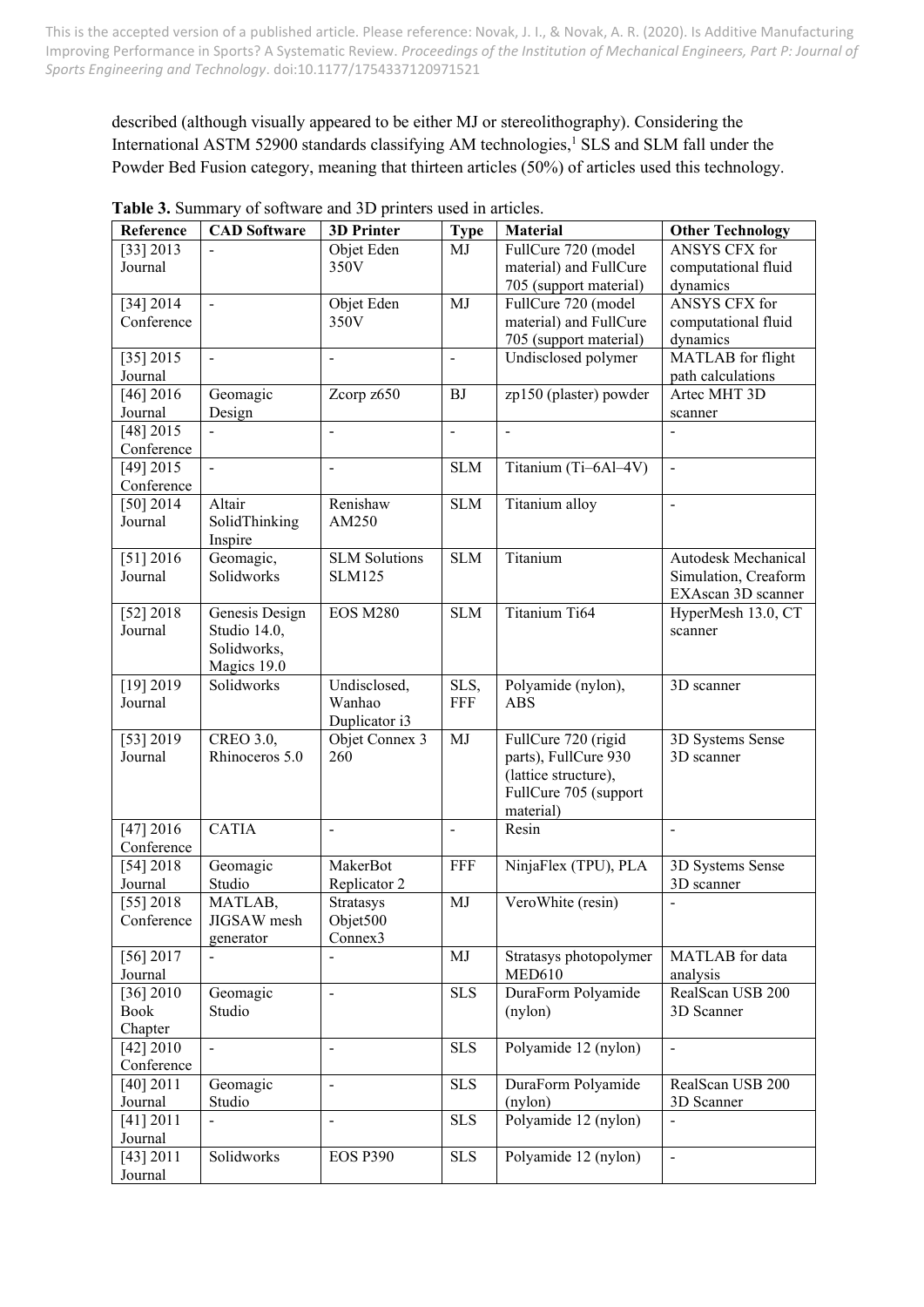| [37] 2012   | Magics                   |              | <b>SLS</b> | DuraForm Polyamide  | eScan 200 3D     |
|-------------|--------------------------|--------------|------------|---------------------|------------------|
| Journal     |                          |              |            | (nylon)             | scanner          |
| $[38]$ 2013 | Magics                   |              | <b>SLS</b> | DuraForm Polyamide  | $e$ Scan 200 3D  |
| Journal     |                          |              |            | (nylon)             | scanner          |
| $[39]$ 2013 | Geomagic                 |              | <b>SLS</b> | DuraForm Polyamide  | RealScan USB 200 |
| Journal     | Studio                   |              |            | $(n$ ylon $)$       | 3D Scanner       |
| [44] 2016   | $\overline{\phantom{0}}$ |              |            | Undisclosed polymer | $\blacksquare$   |
| Conference  |                          |              |            |                     |                  |
| $[45]$ 2018 | Meshmixer,               | Cubicon 3DP- | FFF        |                     | EinScan Pro 3D   |
| Journal     | Gensole,                 | 110F         |            |                     | scanner          |
|             | Solidworks               |              |            |                     |                  |
| [57] 2017   | Solidworks               | Objet Connex | MJ         | <b>ULTEM</b> resin  |                  |
| Journal     |                          | 350.         |            |                     |                  |
|             |                          | Markforged   | FFF        | ABS, carbon fiber   |                  |
|             |                          | Mark Two,    |            | composite           |                  |
|             |                          | Dimension    |            |                     |                  |
|             |                          | uPrintPlus,  |            |                     |                  |
|             |                          | Fortus 900   |            |                     |                  |

Abbreviations:  $BJ =$  binder jetting,  $FFF =$  fused filament fabrication,  $MJ =$  material jetting,  $SLM =$  selective laser melting, SLS = selective laser sintering



**Figure 6.** AM technologies used to manufacture products.

All SLM studies utilized titanium, and all SLS studies utilized polyamide (nylon) materials. FullCure 720 was the next most popular material used in three articles (12%) on Stratasys Objet machines, followed by Acrylonitrile Butadiene Styrene (ABS) in two articles (8%) and all other materials in Table 3 only appeared once. Four of the articles (16%) did not specify the material used.

A broad range of CAD software has been used to design and optimize products within the studies, with the most popular being Solidworks and Geomagic (various versions) which were each used in six articles (23%), followed by Magics (n=3, 12%), and several other software packages which may be common for design engineers (e.g. Rhinoceros and CREO), or specific to certain industries (e.g. Gensole). Nine articles (35%) did not provide any indication of what software was used to design or optimize products. This oversight presents difficulties for follow-up investigations by external researchers, and journal editors and reviewers should be encouraged to require complete methodologies in future.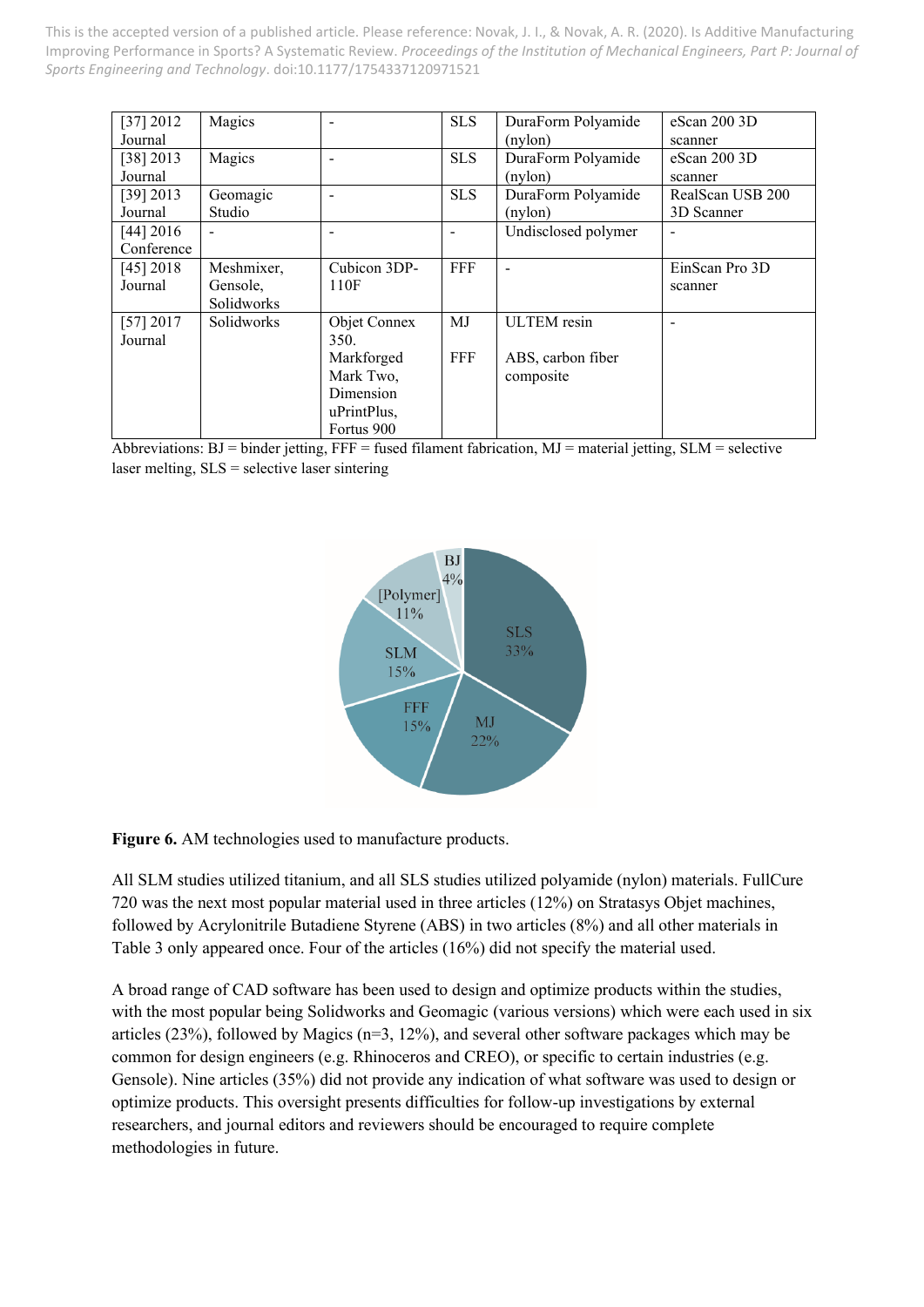An important finding from this review was the use of 3D scanning within articles to complement the design and optimization of sporting products. Eleven articles (42%) used a 3D scanner to capture personalized human geometry such as legs for baseball<sup>46</sup> and football (soccer) leg guards,<sup>53</sup> or feet for personalized insoles.<sup>36-40, 45</sup> This shows a strong relationship between these digital technologies.

Opportunities and limitations identified within each study were also collected, and the recurring findings are listed below:

- Opportunities:
	- o Combined with 3D scanning, AM provides new cost-effective means for producing athlete-specific products36, 39, 40, 46, 53, 54
	- o Parametric CAD files allow for almost limitless iterations of a design to suit specific users and conditions<sup>19, 41, 42, 50, 51, 56, 57</sup>
	- o Part consolidation to reduce assembly costs and open new possibilities with multimaterial AM<sup>51, 53, 54</sup>
	- $\circ$  Complex geometries that would not be manufacturable using subtractive methods provide new opportunities to improve performance<sup>42, 44, 55</sup>
- Challenges:
	- o Long-term durability of AM materials for sports applications is unclear, with most studies not containing longitudinal analyses, and featuring limited sample sizes $33, 35, 42$ , 53
	- $\circ$  AM is typically a slower process than traditional manufacturing processes<sup>51, 54</sup>
	- $\circ$  Postprocessing can be time- and labor-intensive<sup>52, 54</sup>
	- o Many parts produced with AM must still interface with a conventional part to form a product, limiting geometry<sup>49, 51</sup>
	- o Optimization software still requires manual intervention and an understanding of design for  $AM^{52, 55}$
	- $\circ$  New products produced through AM may not meet sporting regulations<sup>19, 44</sup>
	- $\circ$  Laboratory testing may not translate to real-world conditions<sup>19, 34, 56</sup>

### **Discussion**

Across all literature included in this review it was clear that authors held an optimistic opinion of AM as it relates to sporting applications, despite results that may have been on par with, or performing worse than, conventional products. Collectively, AM was used in attempts to develop products that improved safety and comfort,<sup>36, 39, 46, 49</sup> improved performance,<sup>19, 41, 50-52</sup> or utilized an alternative production method and material to achieve the same outcome. 33-35 However, there was no evidence of scientific studies supporting the development of mainstream products for companies like Adidas, and no evidence of the bespoke products developed in the literature leading to new commercial products. Academic and commercial developments of additively manufactured sporting products appear to be occurring separately, and collaborations between academia and industry are likely to be protected by intellectual property (IP) non-disclosure agreements. IP is a complex issue for AM, particularly due to the digital nature of the technology that makes copying, sharing and modifying files relatively easy.<sup>58</sup> It is further complicated by the opportunity for personalized products, as with many of the products identified through this review, especially when those designs are based off someone's own body data. This is an area of interest for future research.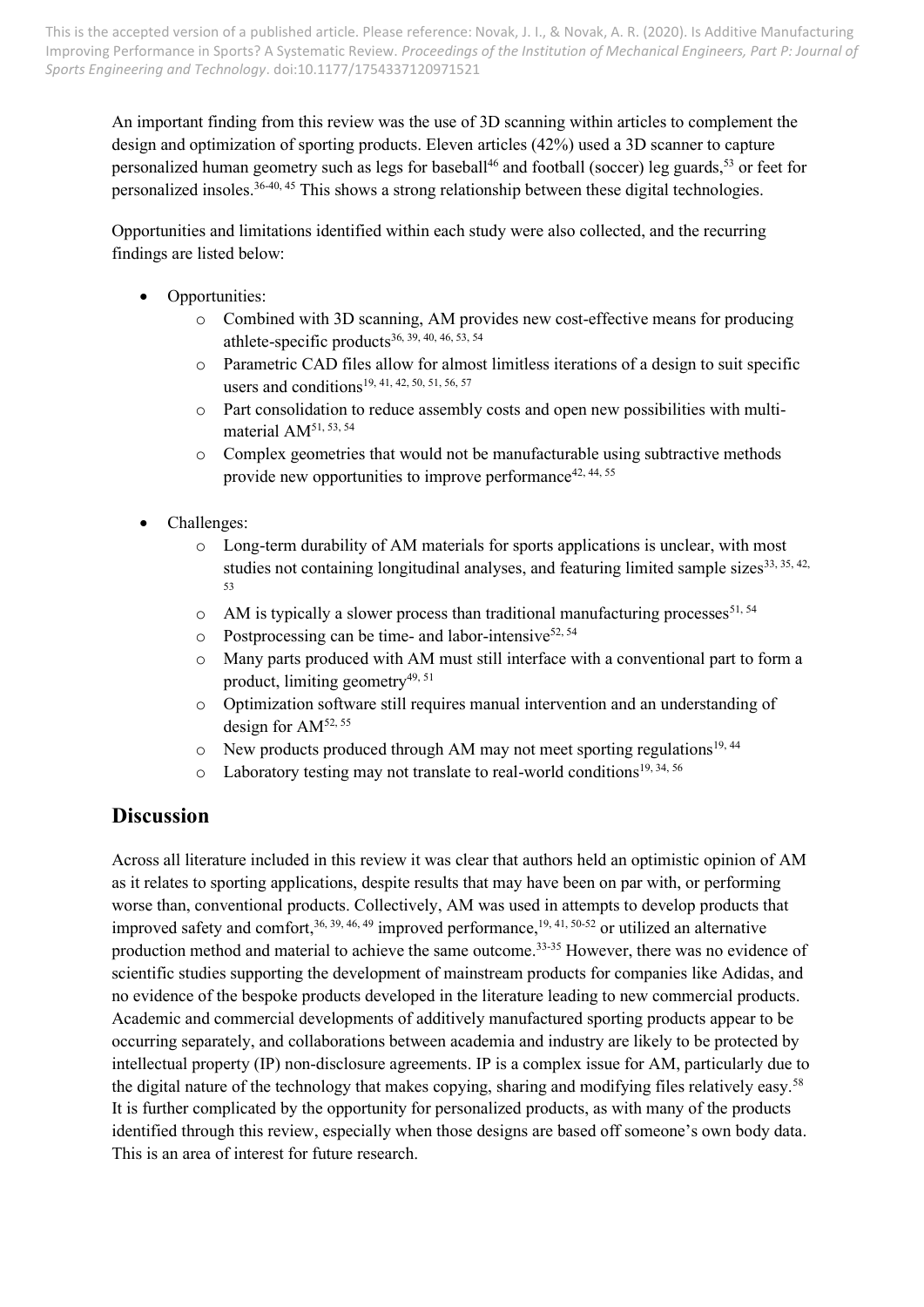The more mature medical AM field provides a useful contextual comparison in order to address the research question of this study, with the opportunities for personalized products to improve health and recovery sharing much in common with sports, and opportunities to utilize other digital technologies like 3D scanning, as well as computed tomography (CT) or magnetic resonance imaging (MRI), well documented.<sup>59</sup> A 2016 study by Tack et al.<sup>60</sup> investigated the use of AM in surgical cases, where studies had featured three or more cases or clinical trials, finding 227 papers for review. A similar 2016 study which excluded articles related to bioprinting, dentistry and limb prosthetics analyzed 158 studies,<sup>61</sup> while another specific to plastic and reconstructive surgery analyzed 103 articles.<sup>62</sup> A more focused systematic review of AM for patient-specific surgical guides reviewed 38 publications,<sup>59</sup> while another on patient-specific immobilization devices used in radiotherapy treatments found 18.<sup>63</sup> Compared to these reviews of medical applications, where the average number of papers reviewed was 131, this broad systematic review of AM for sports applications with only 26 publications is significantly smaller than medical applications and reinforces comments by Mawale et al.<sup>9</sup> that research into sports applications is only at the "initiating phase" compared to the more established medical industry.

A finding that is common between this review and others conducted within medical systematic reviews is the growth in AM research around the year 2010. Tack et al.<sup>60</sup> identified 30 relevant publications between 2006-2010, compared with the period 2011-2015 which found 189. Popescu et al.<sup>59</sup> also noted an increase in literature following the 2009 expiry of key Fused Deposition Modeling (FDM) patents, although the authors acknowledge there was no specific evidence to support this correlation. Data from Martelli et al.<sup>61</sup> showed a slightly earlier growth in research starting in 2007, with the previous two years only revealing 3 studies per year, compared to 16 published in 2007, an annual number that has been maintained, or slightly increased, since this time. Therefore, while the number of articles published on sporting applications is significantly lower than medical applications, the recent growth around the year 2010 supports evidence that improving technologies, materials and access to AM is driving research across industries.<sup>5, 64</sup>

Further evidence of sports applications being a relatively new area of academic research is in the spread of literature; other than cycling and running/walking, all sports meeting inclusion criteria have been featured in a single study, or in the case of Badminton, several studies by the same author group. As a result, research findings have not been validated by multiple research groups, and concepts have not been developed by many different researchers to build a body of evidence supporting the use of AM for a particular application. The extent of testing within the literature also suggests the development of sports products for AM are preliminary concepts, with several studies resulting in critical failure of parts, <sup>42, 43, 52, 53, 57</sup> while some studies featured a single sample for testing (although may have included several iterations for simulated tests).<sup>34, 35, 51</sup> In order to reach the level of acceptance and innovation experienced within the medical industry, consistent and ongoing research is required by sporting product designers within academia and industry, and value must be placed on funding research that may improve the safety, comfort and performance of athletes at all levels of competition and recreation. This includes clearer reporting in literature of the hypothesis or goals for AM products, and whether achieving a comparable performance attribute to a standard product is desirable.

To support this growth, research must aim to better report methods and technologies within publications. As described previously, 11% of articles did not report the type of print technology employed to produce parts and 16% of articles did not report the material used. Furthermore, as shown in Table 3,  $36\%$  (n=9) of articles did not describe any software used to design or optimize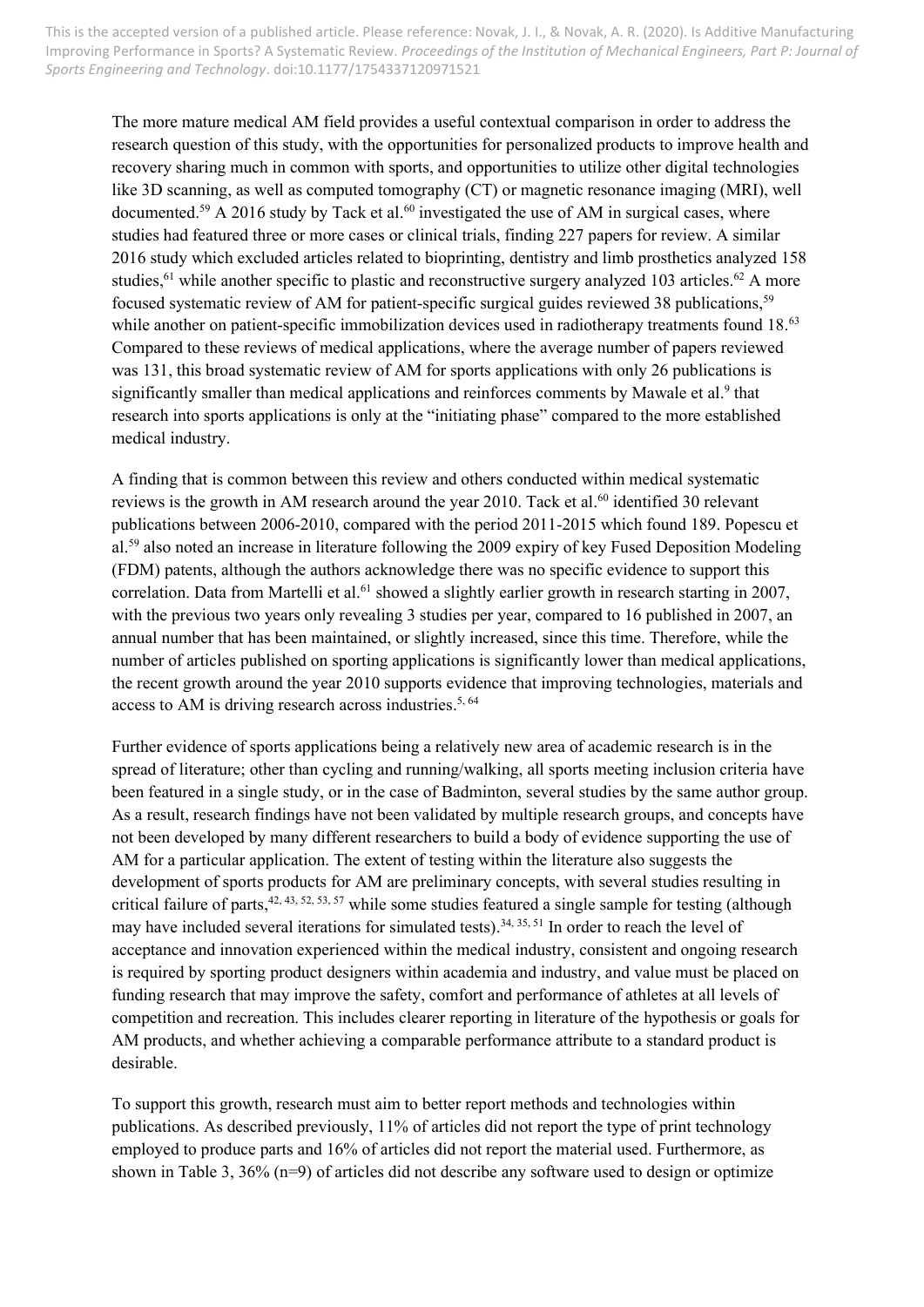products and 52% (n=13) of articles did not name the 3D printer used. Such reporting is critical to the reproducibility of research and has been discussed as a current issue by Gao et al.,<sup>64</sup> alongside issues of variations between AM technologies, limiting the ability for researchers to build new experiments to either validate or progress published material.

It is important to note that while rigorous in methodology, this review did not search through a large number of databases, and as a result, it is possible that some relevant literature was not uncovered. It is also possible that the search phrases, which included both general sports keywords as well as specific ones, missed some studies that may have been extremely specific in their research focus, or published in conference proceedings not indexed within major academic databases. However, it is unlikely that any missing articles would significantly alter the findings and recommendations of this research, and the methodology employed will allow future follow-up studies to accurately measure changes over time.

### **Conclusion**

As a result of this study it is possible to conclude that additive manufacturing has yet to become a hit within academia for sporting applications. Despite exemplars frequenting 3D printing and additive manufacturing news websites, manufacturing trade shows and conferences, little scientific evidence exists to support the adoption of AM to produce sports products, with only twenty-six peer reviewed articles identified up until May 2019. Overall, twelve different sports were identified as having been the focus of new additively manufactured products with only badminton, cycling and running/walking being featured in more than a single article. This indicates a broad interest in applications of AM in sport, but with potentially limited opportunities or funding for follow-up investigations. The results also indicate the relatively recent emergence of sports as a research focus, with empirical evidence published beginning in 2010 despite earlier discussions within broader AM literature about the good alignment of AM opportunities with sporting applications. Through objective collation of the evidence to-date, this research cuts through the hype surrounding the use of AM to manufacture sporting products and highlights the need for rigorous, sustained and ongoing research in order to support manufacturers, product designers and athletes of all experience levels.

### **Declaration of Conflicting Interests**

The author(s) declared no potential conflicts of interest with respect to the research, authorship and/or publication of this article.

### **Funding**

The author(s) received no financial support for the research, authorship and/or publication of this article.

#### **Supplementary Data**

Data are available under the terms of the [Creative Commons Attribution 4.0 International](https://creativecommons.org/licenses/by/4.0/legalcode)  [license](https://creativecommons.org/licenses/by/4.0/legalcode) (CC-BY 4.0).

### **References**

1. ISO/ASTM 52900: Additive Manufacturing – General Principles – Terminology.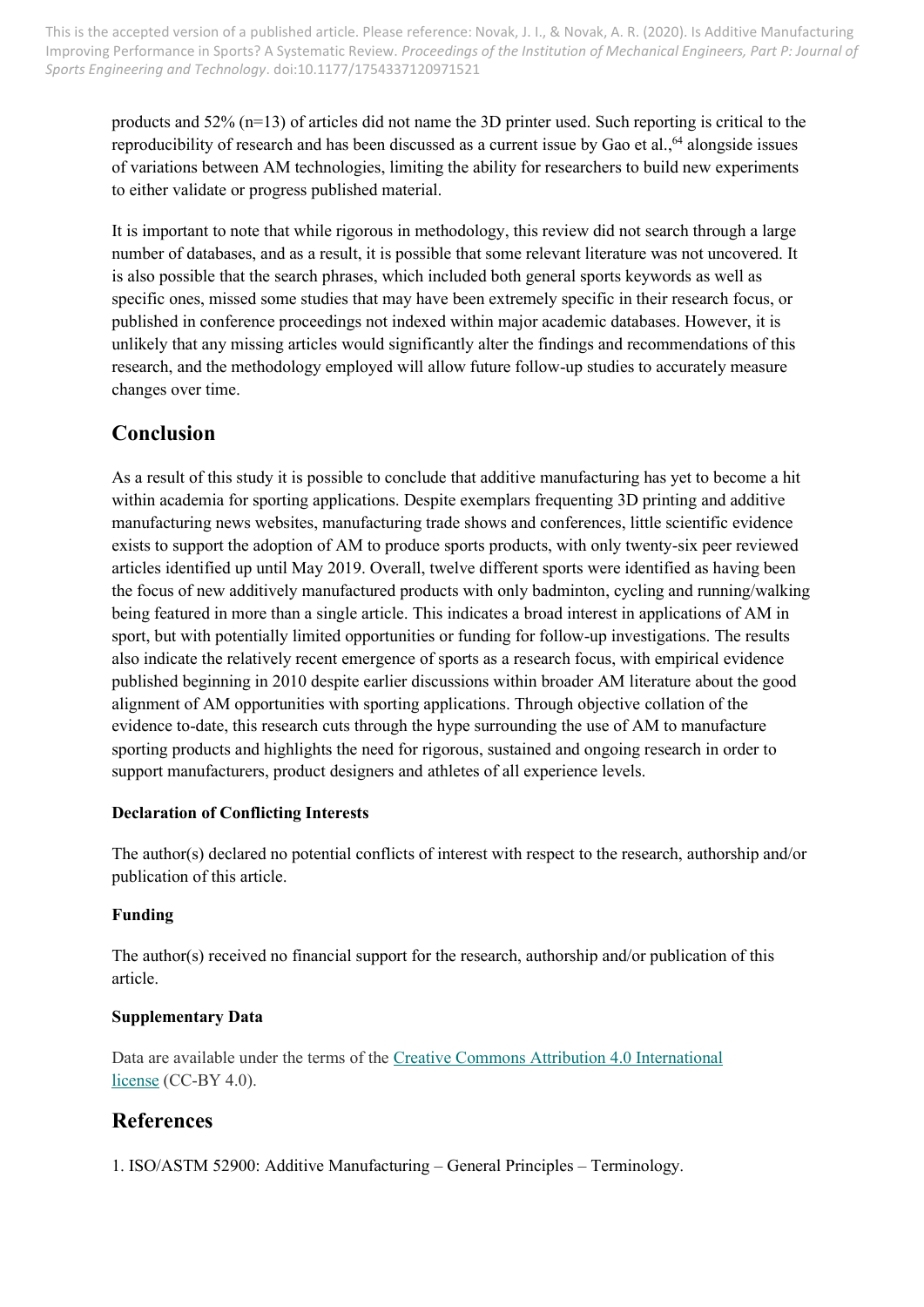- 2. Wohlers T, Campbell I, Huff R, Diegel O and Kowen J. (2019). Wohlers Report 2019: 3D Printing and Additive Manufacturing State of the Industry. Fort Collins, CO, USA: Wohlers Associates, 2019.
- 3. Gibson I, Rosen D and Stucker B. *Additive Manufacturing Technologies: 3D Printing, Rapid Prototyping, and Direct Digital Manufacturing*. 2 ed. New York: Springer, 2015.
- 4. Murray CJ. 3D Systems going mainstream in heathcare: 3D printing is becoming a go-to for customized healthcare solutions. *Design News*. 2015, p. 27-28.
- 5. Quinlan HE, Hasan T, Jaddou J, et al. Industrial and Consumer Uses of Additive Manufacturing: A Discussion of Capabilities, Trajectories, and Challenges. *Journal of Industrial Ecology* 2017; 21: S15-S20. DOI: doi:10.1111/jiec.12609.
- 6. Sandström CG. The non-disruptive emergence of an ecosystem for 3D Printing Insights from the hearing aid industry's transition 1989–2008. *Technological Forecasting and Social Change* 2016; 102: 160-168. DOI: 10.1016/j.techfore.2015.09.006.
- 7. Murr LE. Additive manufacturing of biomedical devices: an overview. *Materials Technology* 2018; 33: 57-70. DOI: 10.1080/10667857.2017.1389052.
- 8. Kumar LJ and Krishnadas Nair CG. Current Trends of Additive Manufacturing in the Aerospace Industry. In: Wimpenny DI, Pandey PM and Kumar LJ (eds) *Advances in 3D Printing & Additive Manufacturing Technologies*. Singapore: Springer, 2017, pp.39-54.
- 9. Mawale MB, Kuthe AM and Dahake SW. Additive layered manufacturing: State-of-the-art applications in product innovation. *Concurrent Engineering* 2016; 24: 94-102. DOI: 10.1177/1063293X15613111.
- 10. Meier M, Tan K, Lim M, et al. Unlocking innovation in the sport industry through additive manufacturing. *Business Process Management Journal* 2019; 25: 456-475. DOI: 10.1108/BPMJ-10-2017-0285.
- 11. D'Aveni R. The 3-D Printing Revolution. *Harvard Business Review*. 2015, p. 40-48.
- 12. Novak JI and Bardini P. The Popular Culture of 3D Printing: When the Digital Gets Physical. In: Ozgen O (ed) *Handbook of Research on Consumption, Media, and Popular Culture in the Global Age*. Hershey, PA, USA: IGI Global, 2019, pp.188-211.
- 13. Deng V. Nike Updates Its 'Fastest Shoe In the World' With a New 3D-Printed Upper, [https://footwearnews.com/2018/shop/sneakers-deals/nike-3d-printed-vaporfly-elite-flyprint-](https://footwearnews.com/2018/shop/sneakers-deals/nike-3d-printed-vaporfly-elite-flyprint-1202701622/)[1202701622/](https://footwearnews.com/2018/shop/sneakers-deals/nike-3d-printed-vaporfly-elite-flyprint-1202701622/) (2018, accessed 12 September 2019).
- 14. Heater B. Adidas joins Carbon's board as its 3D printed shoes finally drop, [https://techcrunch.com/2018/01/18/adidas-joins-carbons-board-as-its-3d-printed-shoes-finally](https://techcrunch.com/2018/01/18/adidas-joins-carbons-board-as-its-3d-printed-shoes-finally-drop/)[drop/](https://techcrunch.com/2018/01/18/adidas-joins-carbons-board-as-its-3d-printed-shoes-finally-drop/) (2018, accessed 17 March 2019).
- 15. Saunders S. New Balance Uses Ultrasonic Equipment and Sieves to Ensure High Powder Throughput For 3D Printed Midsoles, [https://3dprint.com/199087/new-balance-powder-case](https://3dprint.com/199087/new-balance-powder-case-study/)[study/](https://3dprint.com/199087/new-balance-powder-case-study/) (2018, accessed 28 September 2019).
- 16. Grunewald SJ. High-Tech Zweikampf 3D Printed Soccer Shin Guards Get Kickstarted, <https://3dprint.com/130326/3d-printed-shin-guards/> (2016, accessed 12 September 2019).
- 17. Howarth D. Arc Bicycle has 3D-printed steel frame created by TU Delft students and MX3D, <https://www.dezeen.com/2016/02/04/arc-bicycle-3d-printed-steel-frame-amsterdam-tu-delft-mx3d/> (2016, accessed 28 September 2019).
- 18. Novak JI. A Study of Bicycle Frame Customisation Through the use of Additive Manufacturing Technology. *RAPID 2015*. Long Beach, California: SME, 2015.
- 19. Novak J, Burton D and Crouch T. Aerodynamic test results of bicycle helmets in different configurations: Towards a responsive design. *Proceedings of the Institution of Mechanical*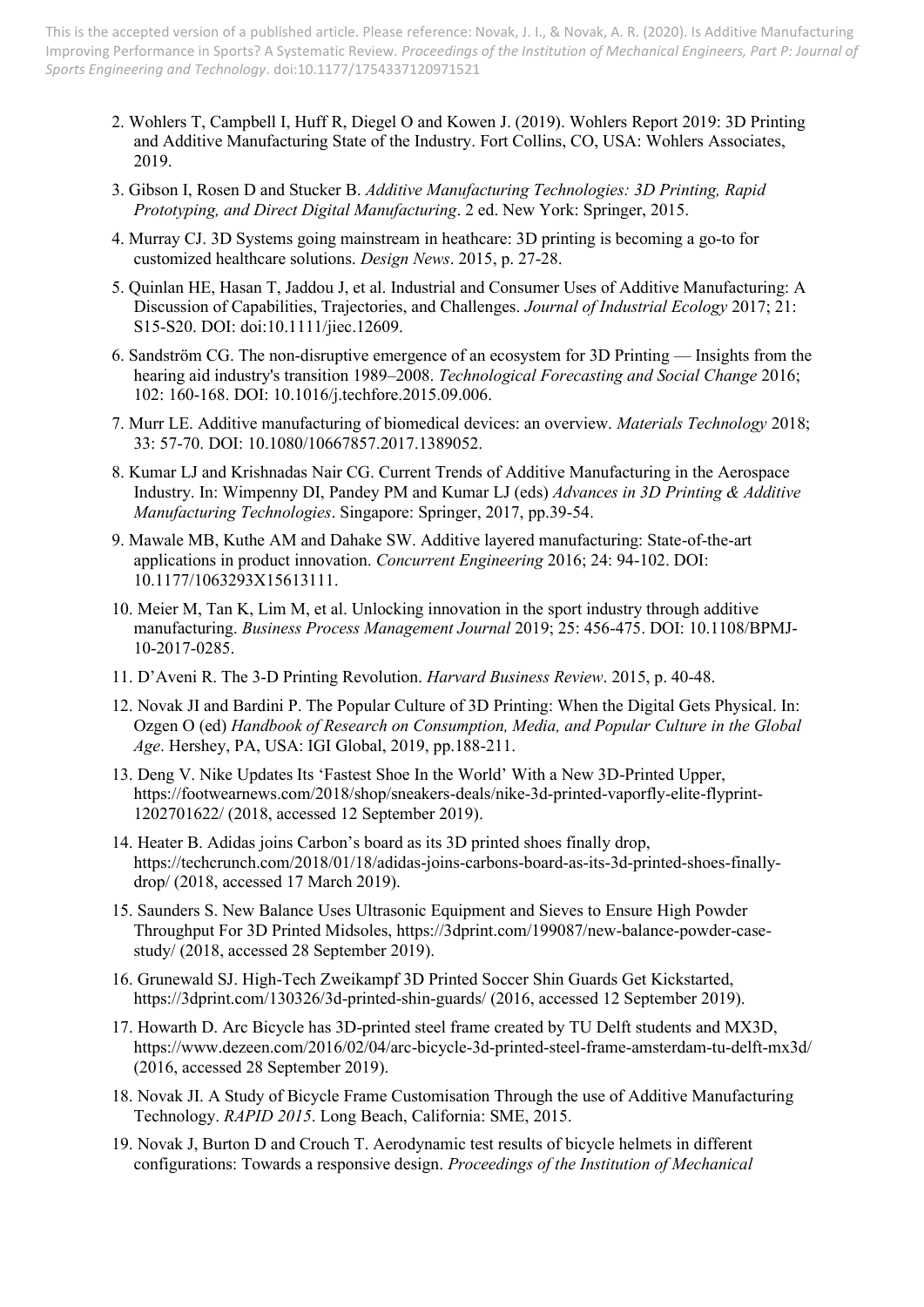*Engineers, Part P: Journal of Sports Engineering and Technology* 2019; 233: 268-276. DOI: 10.1177/1754337118822613.

- 20. Vialva T. Hexo Helmets releases custom 3D printed bicycle helmets with optimized impact resistance, [https://3dprintingindustry.com/news/hexo-helmets-releases-custom-3d-printed-bicycle](https://3dprintingindustry.com/news/hexo-helmets-releases-custom-3d-printed-bicycle-helmets-with-optimized-impact-resistance-148332/)[helmets-with-optimized-impact-resistance-148332/](https://3dprintingindustry.com/news/hexo-helmets-releases-custom-3d-printed-bicycle-helmets-with-optimized-impact-resistance-148332/) (2019, accessed 12 September 2019).
- 21. Scott C. 3D Printing Helped Chinese Team Win Gold at 2018 Winter Olympics, <https://3dprint.com/206664/3d-printing-olympics-gold/> (2018, accessed 20 September 2018).
- 22. Mahon L. First 3D Printed Paralympic Cycling Prosthetic to Compete in Rio, [https://3dprintingindustry.com/news/first-3d-printed-paralympic-cycling-prosthetic-compete-rio-](https://3dprintingindustry.com/news/first-3d-printed-paralympic-cycling-prosthetic-compete-rio-91614/)[91614/](https://3dprintingindustry.com/news/first-3d-printed-paralympic-cycling-prosthetic-compete-rio-91614/) (2016, accessed 12 September 2019).
- 23. Heater B. Carbon is 3D printing custom football helmet liners for Riddell, [https://techcrunch.com/2019/02/01/carbon-is-3d-printing-custom-football-helmet-liners-for](https://techcrunch.com/2019/02/01/carbon-is-3d-printing-custom-football-helmet-liners-for-riddell/)[riddell/](https://techcrunch.com/2019/02/01/carbon-is-3d-printing-custom-football-helmet-liners-for-riddell/) (2019, accessed 28 September 2019).
- 24. Jackson B. New for consumers: Carbon and Specialized 3D print superior comfort bike saddle, [https://3dprintingindustry.com/news/new-for-consumers-carbon-and-specialized-3d-print-superior](https://3dprintingindustry.com/news/new-for-consumers-carbon-and-specialized-3d-print-superior-comfort-bike-saddle-160852/)[comfort-bike-saddle-160852/](https://3dprintingindustry.com/news/new-for-consumers-carbon-and-specialized-3d-print-superior-comfort-bike-saddle-160852/) (2019, accessed 12 September 2019).
- 25. Loy J. eLearning and eMaking: 3D Printing Blurring the Digital and the Physical. *Education Sciences* 2014; 4: 108. DOI: 10.3390/educsci4010108.
- 26. Novak JI. Re-Educating the Educators: Collaborative 3D Printing Education. In: Santos IM, Ali N, Areepattamannil S, (eds) *Interdisciplinary and International Perspectives on 3D Printing in Education*. Hershey, PA, USA: IGI Global, 2019, pp.28-49.
- 27. Trust T and Maloy RW. Why 3D Print? The 21st-Century Skills Students Develop While Engaging in 3D Printing Projects. *Computers in the Schools* 2017; 34: 253-266. DOI: 10.1080/07380569.2017.1384684.
- 28. Moher D, Shamseer L, Clarke M, et al. Preferred reporting items for systematic review and metaanalysis protocols (PRISMA-P) 2015 statement. *Systematic Reviews* 2015; 4. DOI: 10.1186/2046- 4053-4-1.
- 29. Hulteen RM, Smith JJ, Morgan PJ, et al. Global participation in sport and leisure-time physical activities: A systematic review and meta-analysis. *Preventive Medicine* 2017; 95: 14-25. DOI: 10.1016/j.ypmed.2016.11.027.
- 30. Bottenburg Mv, Rijnen B and Sterkenburg J. *Sports participation in the European Union: Trends and differences*. Nieuwegein/'s-Hertogenbosch: Arko Sports Media/W.J.H. Mulier Institute, 2005.
- 31. AusPlay NSW 2018. In: Australia S, (ed.). Clearinghouse for Sport, 2019.
- 32. Australian Sports Commission. *AusPlay Participation Data for the Sport Sector*. 2016.
- 33. Lin CSH, Chua CK and Yeo JH. Design of high performance badminton shuttlecocks: virtual and rapid prototyping approach. *Virtual and Physical Prototyping* 2013; 8: 165-171. DOI: 10.1080/17452759.2013.812738.
- 34. Lin CSH, Chua CK and Yeo JH. Designing a badminton shuttlecock; validation of virtual design by 3D printed thin-walled functional prototype. In: *1st International Conference on Progress in Additive Manufacturing (Pro-AM) 2014* (eds Kai CC, Yee YW, Jen TM, et al.), Singapore, 2014, pp.339-345.
- 35. Lin CSH, Chua CK and Yeo JH. Analysis and simulation of badminton shuttlecock flight through parameter identification of a slow-speed serve shot. *Proceedings of the Institution of Mechanical Engineers, Part P: Journal of Sports Engineering and Technology* 2015; 229: 213-221. Article. DOI: 10.1177/1754337114568825.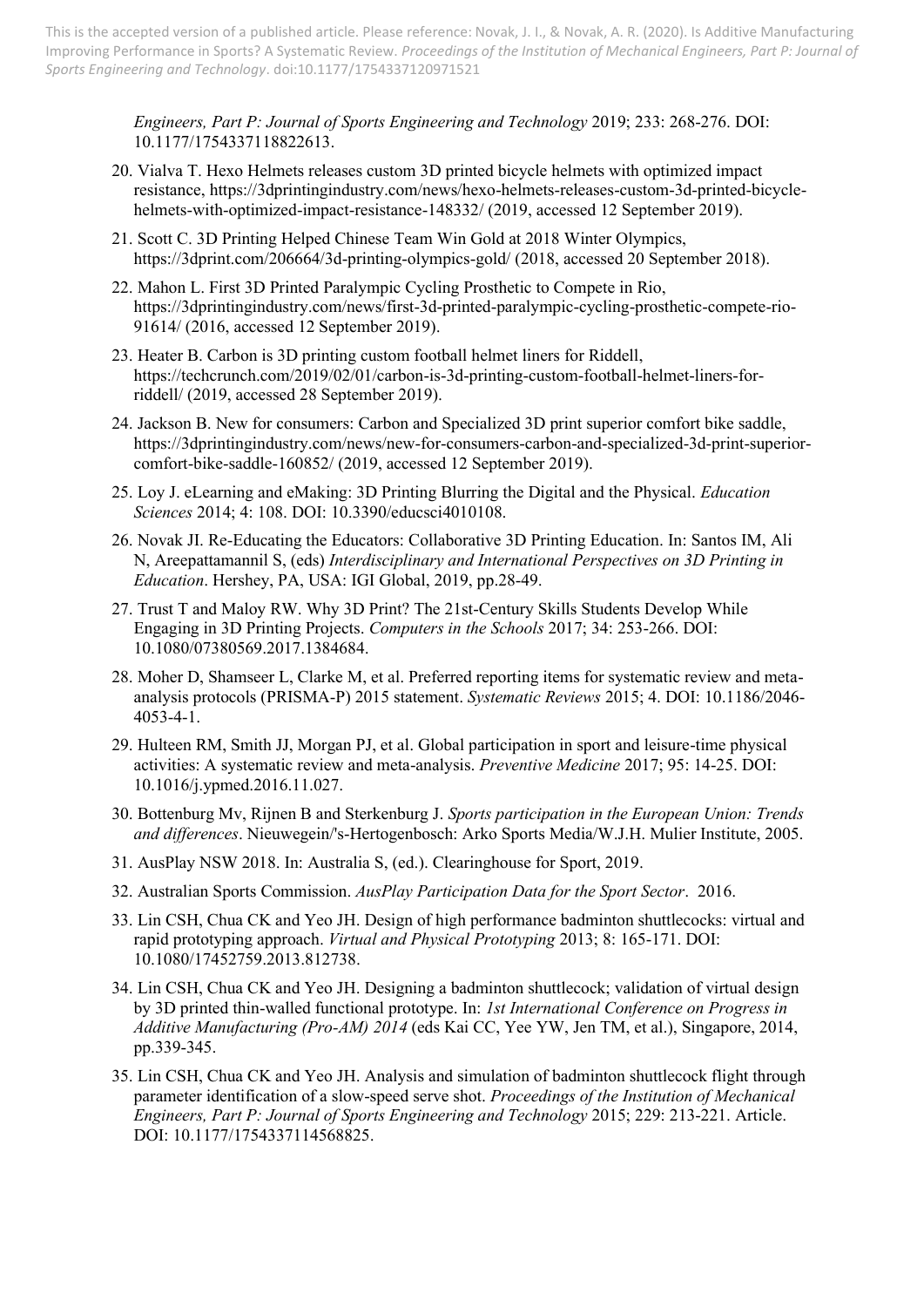- 36. Salles AS and Gyi DE. The specification and evaluation of personalised footwear for additive manufacturing. In: Karwowski W and Salvendy G (eds) *Advances in Human Factors, Ergonomics, and Safety in Manufacturing and Service Industries*. Taylor and Francis, 2010, pp.355-366.
- 37. Salles AS and Gyi DE. The specification of personalised insoles using additive manufacturing. *Work* 2012; 41: 1771-1774. DOI: 10.3233/WOR-2012-0383-1771.
- 38. Salles AS and Gyi DE. Delivering personalised insoles to the high street using additive manufacturing. *International Journal of Computer Integrated Manufacturing* 2013; 26: 386-400. Article. DOI: 10.1080/0951192X.2012.717721.
- 39. Salles AS and Gyi DE. An evaluation of personalised insoles developed using additive manufacturing. *Journal of Sports Sciences* 2013; 31: 442-450. Article. DOI: 10.1080/02640414.2012.736629.
- 40. Salles AS, Gyi DE and Forrester SE. Evaluation of the short and medium term use of insoles for personalised footwear. *Footwear Science* 2011; 3: S144-S145. Article. DOI: 10.1080/19424280.2011.575816.
- 41. Toon D, Vinet A, Pain MTG, et al. A methodology to investigate the relationship between lowerlimb dynamics and shoe stiffness using custom-built footwear. *Proceedings of the Institution of Mechanical Engineers, Part P: Journal of Sports Engineering and Technology* 2011; 225: 32-37. DOI: 10.1177/1754337110396792.
- 42. Vinet A and Caine M. Development of traction features in sprint spikes using SLS nylon sole units. In: *8th Conference of the International Sports Engineering Association (ISEA)* Vienna, Austria, 2010, pp.2769-2774. Elsevier.
- 43. Vinet A and Caine M. Design, manufacture, and evaluation of traction features on sprint footwear using laser sintered nylon-12 sole units. *Proceedings of the Institution of Mechanical Engineers, Part P: Journal of Sports Engineering and Technology* 2011; 225: 259-264. DOI: 10.1177/1754337111408376.
- 44. Brownlie L, Aihara Y, Carbo J, et al. The Use of Vortex Generators to Reduce the Aerodynamic Drag of Athletic Apparel. In: *11th conference of the International Sports Engineering Association (ISEA) 2016* Delft, The Netherlands, 2016, pp.20-25. Elsevier.
- 45. Joo J-Y and Kim Y-K. Effects of Customized 3D-printed Insoles on the Kinematics of Flat-footed Walking and Running. *Korean Journal of Sport Biomechanics* 2018; 28: 237-244. DOI: 10.5103/KJSB.2018.28.4.237.
- 46. Lee H, Ran-I E and Lee Y. Development of ergonomic leg guard for baseball catchers through 3D modeling and printing. *Journal of Fashion Business* 2016; 20: 17-29. DOI: 10.12940/jfb.2016.20.3.17.
- 47. Chowdhury H, Loganathan B, Wang Y, et al. A Study of Dimple Characteristics on Golf Ball Drag. In: *11th conference of the International Sports Engineering Association (ISEA) 2016* Delft, The Netherlands, 2016, pp.87-91. Elsevier.
- 48. Reiter M, Miron M and Major Z. Design and Simulation of a Polymeric 3D Printed Fall Arrest System for Climbing. In: *6th International Conference on Mechanics and Materials in Design (M2d2015)* (eds Gomes JFS and Meguid SA), 2015, pp.563-564.
- 49. Kajtaz M, Witherow B, Leary M, et al. Design of a Personalised Faceguard for an Elite Cricketer. In: *The 1st International Design Technology Conference, DESTECH2015* (eds Littlefair G, Gibson I, Usma C, et al.), Geelong, Australia, 2015, pp.199-205. Elsevier.
- 50. Nickels L. 3D printing the world's first metal bicycle frame. *Metal Powder Report* 2014; 69: 38- 40. Article. DOI: 10.1016/S0026-0657(14)70083-9.
- 51. Collins PK, Leen R and Gibson I. Industry case study: rapid prototype of mountain bike frame section. *Virtual and Physical Prototyping* 2016; 11: 295-303. Review. DOI: 10.1080/17452759.2016.1222563.